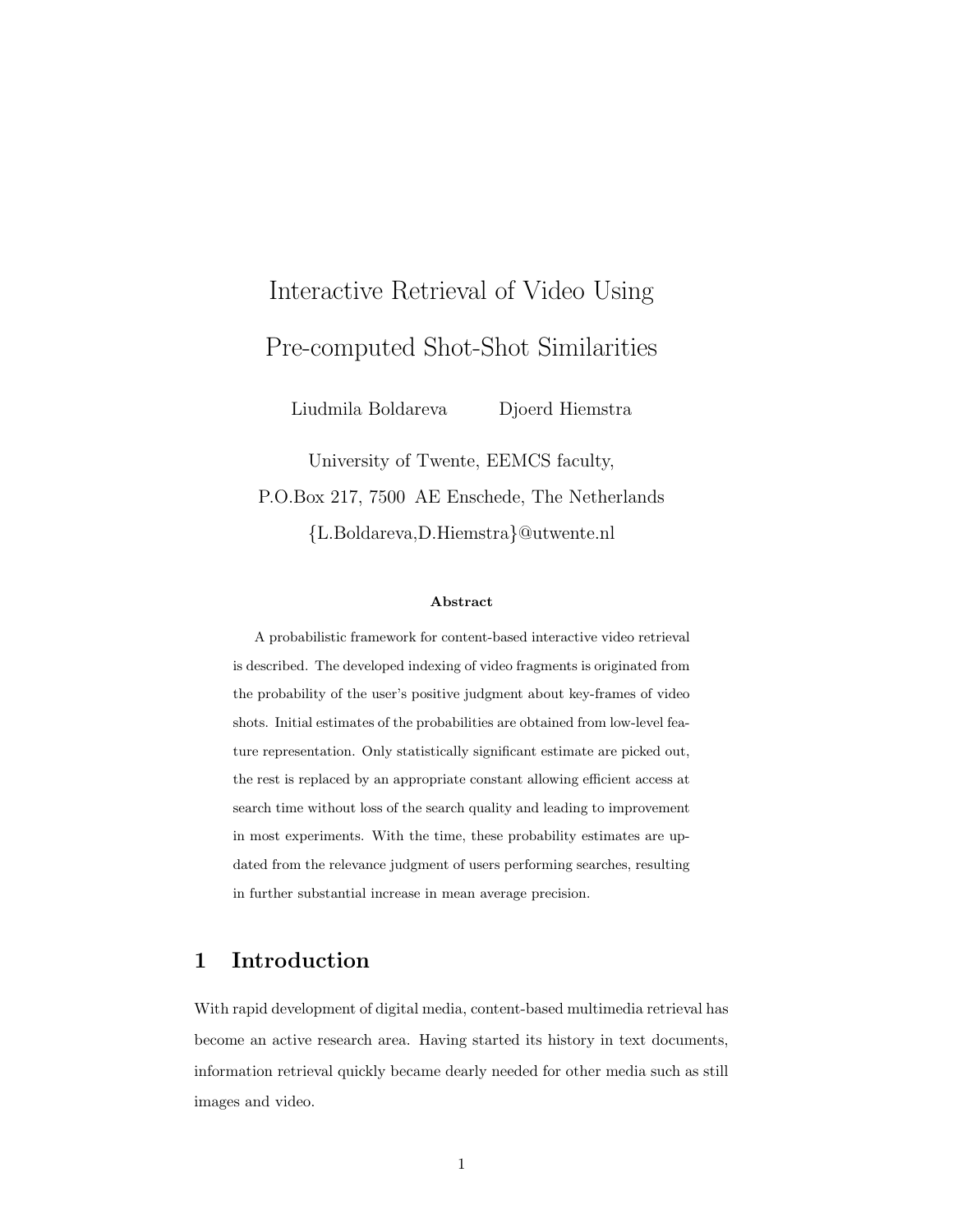The pioneering image retrieval systems used experience from the text retrieval domain, successfully adopting the vector space model [9, 15, 25]. Probabilistic approaches suggested for text retrieval [14, 22] gained less popularity with some notable exceptions [3, 32, 36]. One of the reasons for this lies in the difficulty of translating lower-level features that index the visual content into probability values. Often, content based retrieval systems rely on active participation of the searcher in the retrieval process, known as relevance feedback [23]. 'Relevance feedback' is a broad term sheltering various models of learning the user's information need from the two-way communication where the searcher plays an active role. The early implementations of interactive visual retrieval systems are QBIC [9], MARS [25], MindReader [15], Viper [19], PicHunter [3]. More recently, machine learning methods have been successfully applied to visual information retrieval, e.g. self-organising maps [16] and support vector machines [5, 31].

One fundamental problem that needs to be solved in visual information retrieval, is the semantic gap—a mismatch between the human perception of visually rich documents and their representation in the storage. This has been an active research topic for decades [30, 29, 21, 11]. We believe that simple tools based on low-level feature representations, and matching functions on them, are unlikely to bridge the semantic gap in the near future, without additional functionality like relevance feedback and long-term learning of image representations.

Another difficult problem in multimedia retrieval is the efficiency of search algorithms. High dimensionality of the search space hinders effective indexing of it, introducing the problem of 'dimensionality curse' [7]: with many dimensions, that feature vectors usually are, it is hard to implement a similarity matching algorithm that is substantially faster than a linear scan over the data [35]. This puts a possible interaction away. The system has to rely on dimensionalityreduction indexing techniques (e.g. [8]) or other smart approaches to access objects most similar to the given examples [4]. Still, the performance of such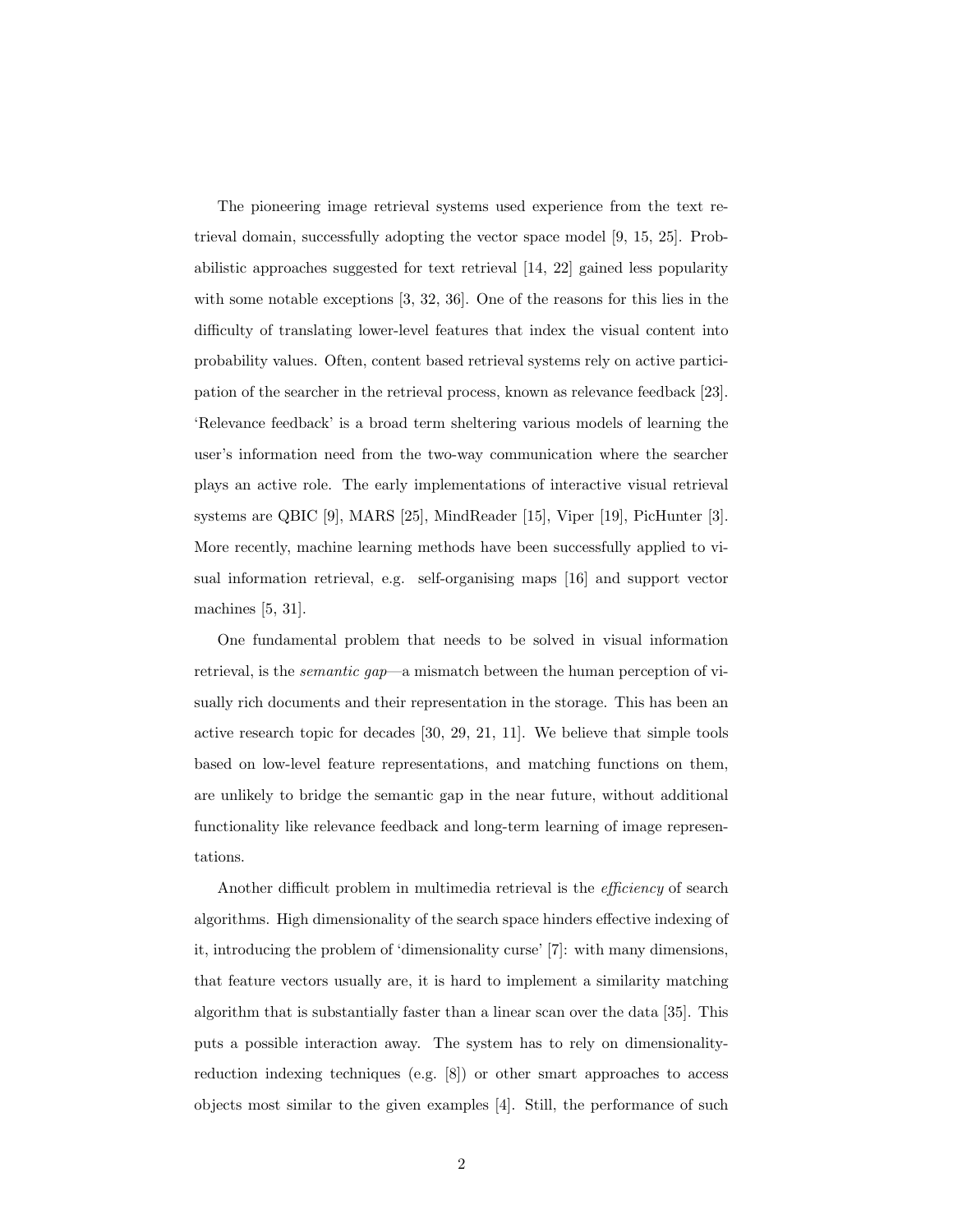systems comes nowhere near to the performance of text retrieval systems.<sup>1</sup> The only viable solution may be processing as much of available information in advance as possible!

In this article we propose a framework for content-based indexing and retrieval, that

- can use any available technique for feature extraction and similarity matching, and allows easy combination of different sources of information;
- allows efficient interaction with the user, and is capable of learning from that interaction;

Therefore the proposed framework is spared of the two problems stated above.

We give a statistical interpretation to the data-driven similaritiy between elements of the video key-frames collection that fits into a probabilistic framework for efficient interactive retrieval. This framework accommodates both short-term learning within one retrieval session and long-term learning from relevance feedback gathered in multiple retrieval sessions.

In the next section a general Bayesian framework for interactive retrieval is introduced, and subsequently, two important components of it are discussed the data representation and the user feedback. Section 5 talks about long-term learning from previous searches based on user's relevance judgements. Experiments have been carried out to verify the benefits of the proposed methods and compare to other techniques. The data of TREC Video retrieval workshop [28] serves as a testbed. The experimental setup and results are reported in Section 7, after an overview of related work given in Section 6.

# 2 Interactive retrieval in Bayesian terms

Let  $\mathcal I$  be a collection of information objects  $x$ , e.g. key-frames for video shots, among which there is what the user is looking for, the search target denoted

<sup>1</sup>At the time of writing this paper, http://images.google.com provides access to almost 1200 million images using text search techniques, orders of magnitudes more than any content-based approach could possibly manage.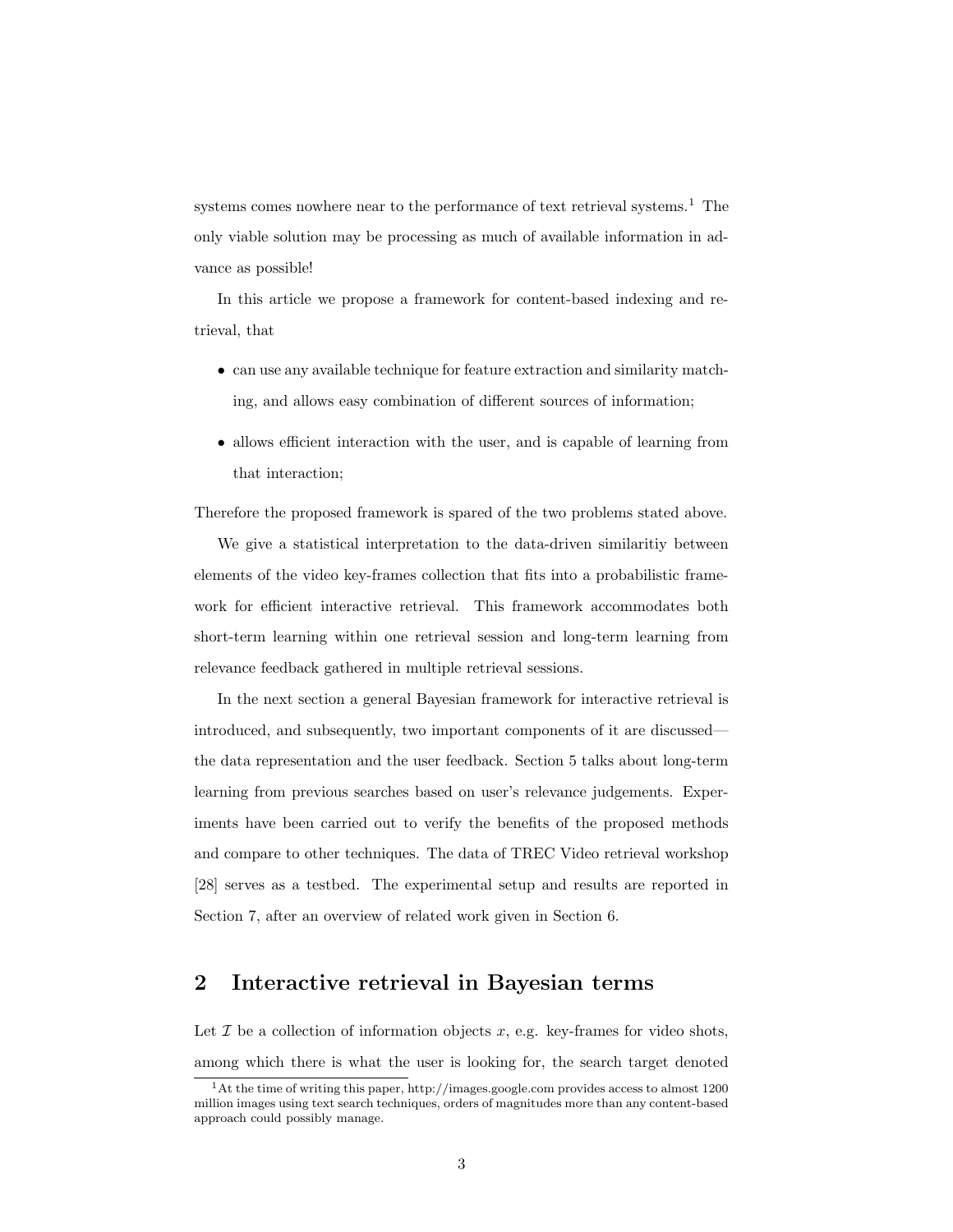here by T. During the search process, the system presents the user with intermediate retrieval results. The user can indicate which of the objects are relevant to his/her information need—those are positive examples. If an object is not relevant to the query, the user may indicate so, thus providing the system with negative examples. Given the feedback information, the retrieval system produces a new set of objects to be assessed by the user. There may be several loops of relevance feedback during one search session.

The probabilistic framework is intriduced as follows. Consider disjoint random events of the user feedback regarding the relevance of an object x. Let  $\delta_x$  be the corresponding indicator function taking the value one if the user marks the candidate object x as relevant and zero otherwise. Note that the present framework can be generalised for multiple choices of feedback, e.g. by introducing a third event of explicit negative judgement.

We want to use the concepts 'relevant' and 'non-relevant' without having to refer to lower-level features. Instead, the objects in the collection are related to each other according to the most likely user opinion about their relationship. For two objects  $x$  and  $y$ , the following conditional probability reflects their 'measure of closeness':  $P(\delta_x = 1|T = y)$ , the probability of object x being marked by the user as relevant given that  $y$  is referred to as the target for the search. When unambiguous, the shorthand notation  $P(\delta_x|T)$  denotes the probability of a certain user action concerning the object x.

### 2.1 Estimating probability of relevance

The goal is to predict, or identify, the set of objects relevant to the user's information need, based on his/her request accompanied by feedback and the existing data representation. In a Bayesian framework [22, 3] the problem is restated as estimation of the probability of relevance  $P(T)$  given user's relevance judgements  $\{\delta_{x_1},\ldots,\delta_{x_n}\}$  on the set of candidate objects  $\{x_1\ldots x_n\}$  and the data indexing. We write it down in the following iterative form, with the assumption that the user actions  $\{\delta_{x_1}, \ldots, \delta_{x_n}\}$  are conditionally independent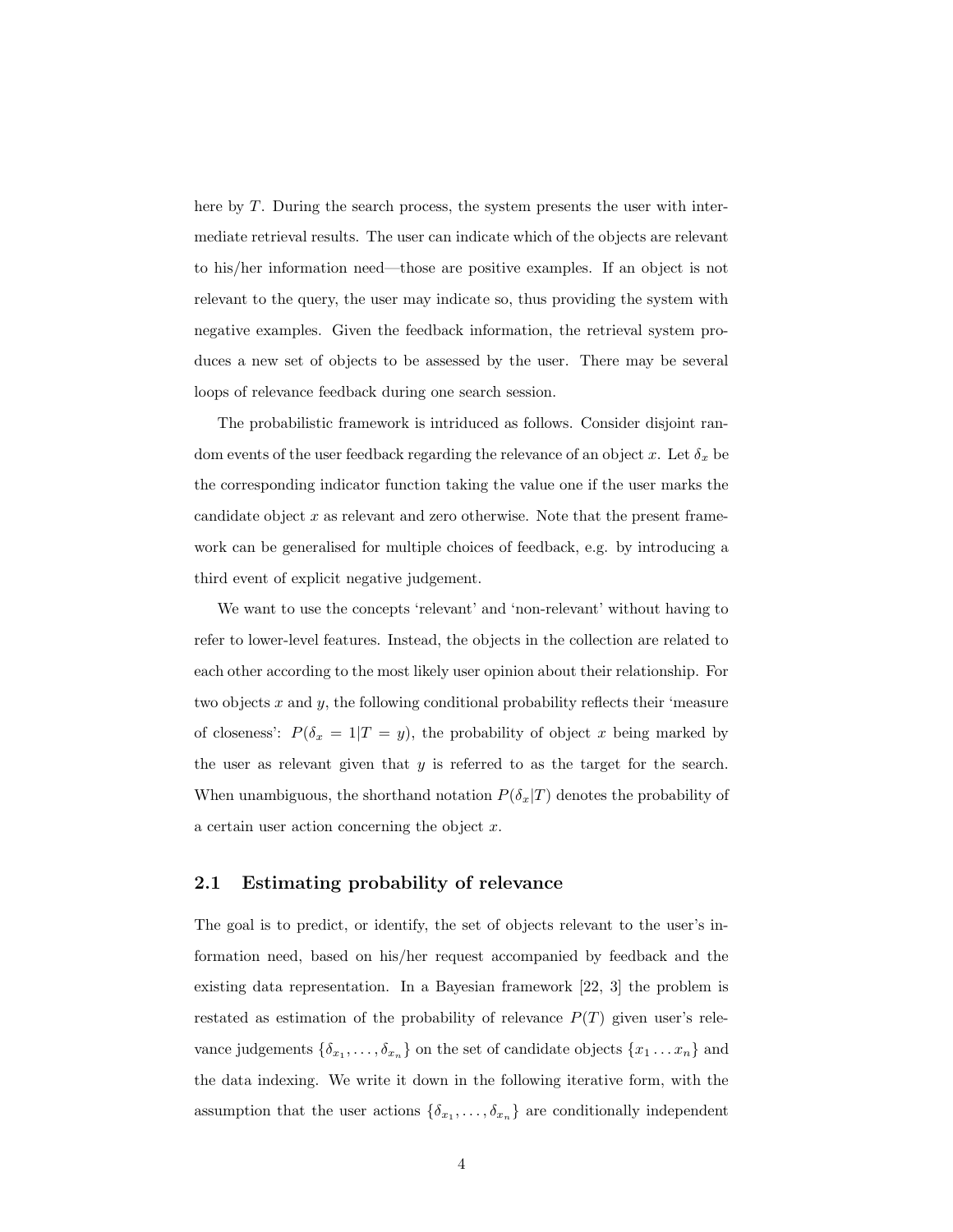given the target T.

$$
P^{\text{new}}(T) = P(T|\delta_{x_1}, \dots, \delta_{x_n}) = \frac{P^{\text{old}}(T) \prod_{s=1}^n P(\delta_{x_s}|T)}{P(\delta_{x_1}, \dots, \delta_{x_n})} \tag{1}
$$

The conditional independence assumption used here states that the user's judgement about the relevance of a certain item is not affected by the relevance of other displayed items.

 $P^{\text{new}}(T)$  becomes  $P^{\text{old}}(T)$  for the next iteration;  $\{(\delta_{x_1},\ldots,\delta_{x_n})\}$  are provided by the user.  $P(\delta_{x_s}|T)$  represents conditional dependency between elements  $x$  and  $T$ . According to Equation  $(1)$ , in order to retrieve the most likely relevant answers T, one needs to know all  $\delta_{x_s}$  and  $P(\delta_{x_s}|T)$ . They are the subjects of the following two sections.

### 3 Association-based data representation

If we were to use a graphic model, the collection of objects and the corresponding conditional probabilities  $P(\delta_x|T)$  could be visualised as a directed graph with nodes  $x \in \mathcal{I}$ , and weighted arcs connecting them. Each object x is described by its associations with a number of other objects. The strength of the association is the weight of the arc,  $P(\delta_x|T)$ . The whole structure is called here 'association matrix' denoted further by M.

Preferably for each item there needs to be need only a few associations, which refer to high-level semantics and agree with the observed users' acts of relevance feedback. We arrive at these associations as follows. Starting at the point when we do not have knowledge about human perception of similarities between objects, the initial associations are derived from a similarity measure on lower-level features, such as colours, textures, shapes. Typically such similarity measures take values in the range of (non-negative) real numbers and thus cannot be directly used as an initial estimate for  $P(\delta_x|T)$ .

As a first step, the pair-wise similarities are transformed by fitting a probability distribution on it. Since a priori we cannot prefer some objects from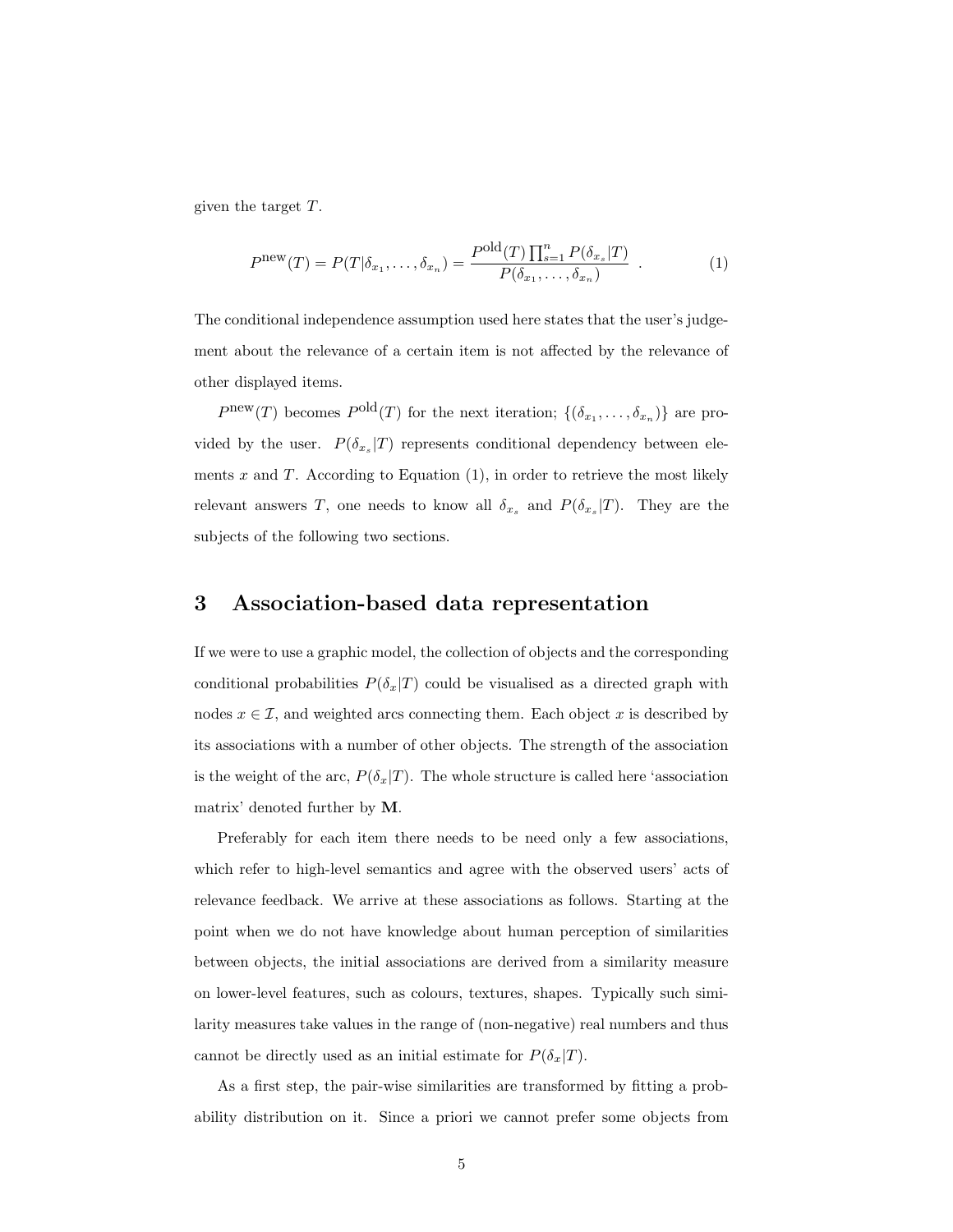the collection to others in the sense of the distribution of estimates of  $P(\delta_x|T)$ , the underlying pair-wise similarities of the whole collection are assumed to be conform the Normal distribution. This gives equal emphasis of the alike similarities and spreads the observations evenly on the interval [0, 1] according to their probability of occurrence and not to the magnitude of the similarity measure. As a result it reduces the influence of outliers and preserves the scale of the similarities between objects, i.e. 'improves the discrimination capabilities of the similarity measure' [1]. The result of this step is a square table with all possible pair-wise estimates of conditional probabilities, also containing errors induced by the mismatch between data-driven similarity measures and human perception.

The value of  $P(\delta_x = 0|T) \equiv 1 - P(\delta_x = 1|T)$  computed in this way can be interpreted as a P-value, the probability that a variable assumes a value greater than or equal to the observed one strictly by chance. That is, the P-value is the probability that the computed similarity between two objects purely by chance does not exceed the 'true' one, therefore  $x$  will not be found relevant to T by the user. As a second step, we specify some  $\alpha$ , the upper bound for the P-value, so that only statistically significant pair-wise similarities and their corresponding  $P(\delta_x|T)$  are taken into account. Probability estimates for not significant similarities are replaced by an appropriate constant further denoted by  $\bar{p}$ . That means, while updating  $P(T)$  for each object in Equation (1), the conditional probabilities  $P(\delta_x|T)$  is substituted by  $\bar{p}$  if its estimate is below  $1-\alpha$ . Here  $1-\alpha$  serves as a cut-off threshold for the right tail of the distribution of pairwise similarities. Similarly, a threshold for the left tail of the distribution will differentiate between significant and non-significant estimates of dis-similarity. The corresponding threshold for the dis-similarity-based estimates for the rest of the article is set to zero, because judging non-relevance from low-level features is less practical. An object x that has a significant  $P(\delta_x = 1|T = y)$  is called a neighbour of y. Our idea is that the left out estimates contain more noise than useful information and removing them will not harm retrieval quality, while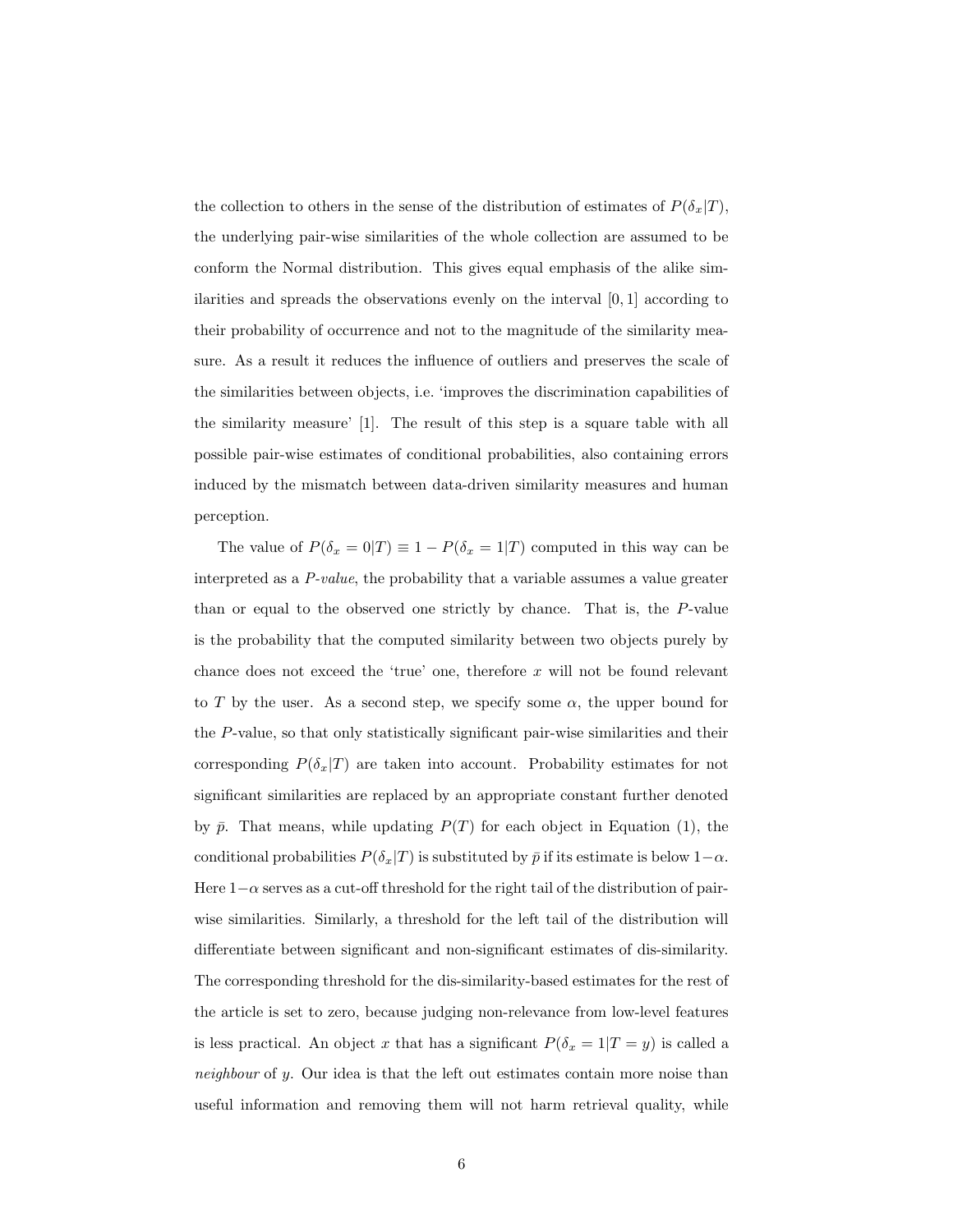improving efficiency.

The data representation in the form of association matrix as described here has the following advantages:

- Different sources of information on the (estimated) relevance of objects are on the same scale and can be efficiently combined;
- The relevance information obtained from the searchers can be used to improve conditional probability estimates in the association matrix.

### 4 Input provided by the user

Another factor that plays a role in an interactive retrieval session is the input from the user. One question is how to interpret user actions. Another related question is how to select candidate objects to be presented to the user.

### 4.1 Interpretation of user feedback

During a search session, the current probability of an object to satisfy the user's information need  $P(T)$  is updated according to Equation (1). Every object can be marked relevant/non-relevant to the user's information need (or not marked at all), and these events are disjoint. If the user is not supposed to ignore the objects presented for relevance assessment, the objects that are not marked by the user as relevant, take part in the probability update as if they are explicitly rejected by the user, and for their neighbours,  $P(\delta_x = 0|T) \equiv 1 - P(\delta_x = 1|T)$ is used in Equation (1) to update  $P(T)$ .

Deploying explicit negative relevance judgements is less obvious, however. Differ from giving positive examples, explaining non-relevance is harder for the user [26, Section 3]. Excessive amount of negative feedback may have negative effect on retrieval [19]. Therefore associtions to the neighbours of the negative examples are not considered and  $\bar{p}$  is used in the update of their  $P(T)$  in Equation (1). This scenario roughly corresponds to nearest neighbour search,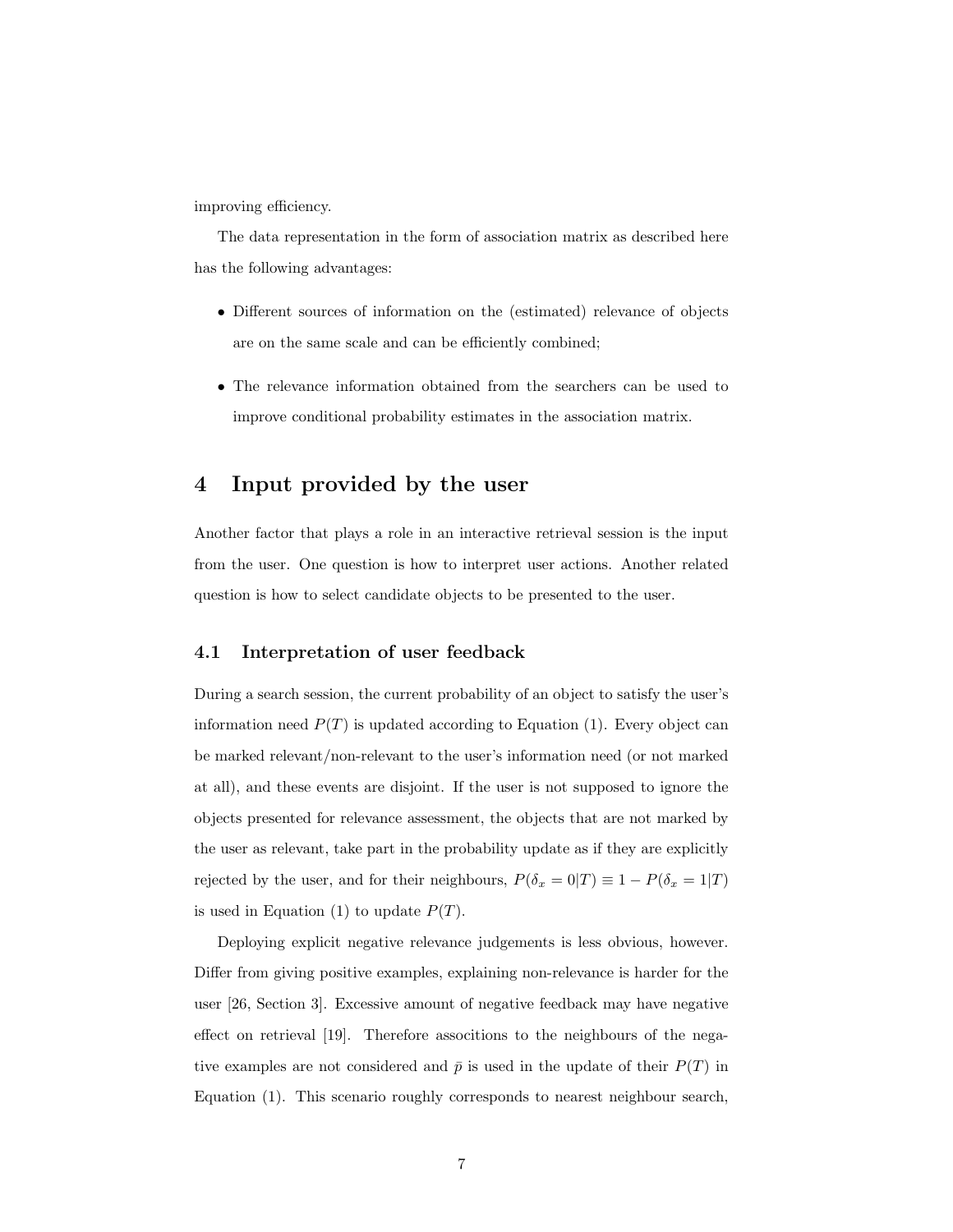effectively eliminating seen non-marked examples from further consideration. Here  $\bar{p}$  plays the role of a smoothing constant. When it equals zero, the search space is limited to the neighbours of all positive examples.

### 4.2 New display for the next iteration

After updating  $P(T)$ , a new set of objects should be presented to the user for relevance judgement. Selection of candidate objects (display update) is an important part of the search process, since it determines what the system will learn from the interaction. Each iteration should bring the user closer to his/her target object. 'Closer to the target' may have various interpretations, such as: the posterior probability  $P(T)$  of the desired information object tends to 1; or the target object(s) approach the top of the ranked list. In this article we describe experiments performed with the following three display update strategies.

**Best-Target.** Following the probability ranking principle [22],  $P(T)$  is considered as a score that the element receives during a retrieval session. The next display set consists of (new) objects that have largest values of  $P(T)$ . This 'Best-Target' strategy is plausible for a user unfamiliar with content-based retrieval (thus, the majority of potential users). The screen often contains objects that are the neighbours of good examples provided by the user. The user is able to observe the immediate result of his/her action. This display update strategy does not intent to explore new objects that, in the selected similarity measure, differ from the relevant ones already seen.

Non-deterministic strategies. In order to diversify the set of displayed elements, we introduce non-deterministic strategies as extensions to the 'Best-Target' one. First, we consider weighted selection of display candidates, or Proportional sampling: The chance to be displayed for an object is proportional to its probability of relevance. When the distribution of  $P(T)$  is peaked, proportional sampling converges to the 'Best-Target' method.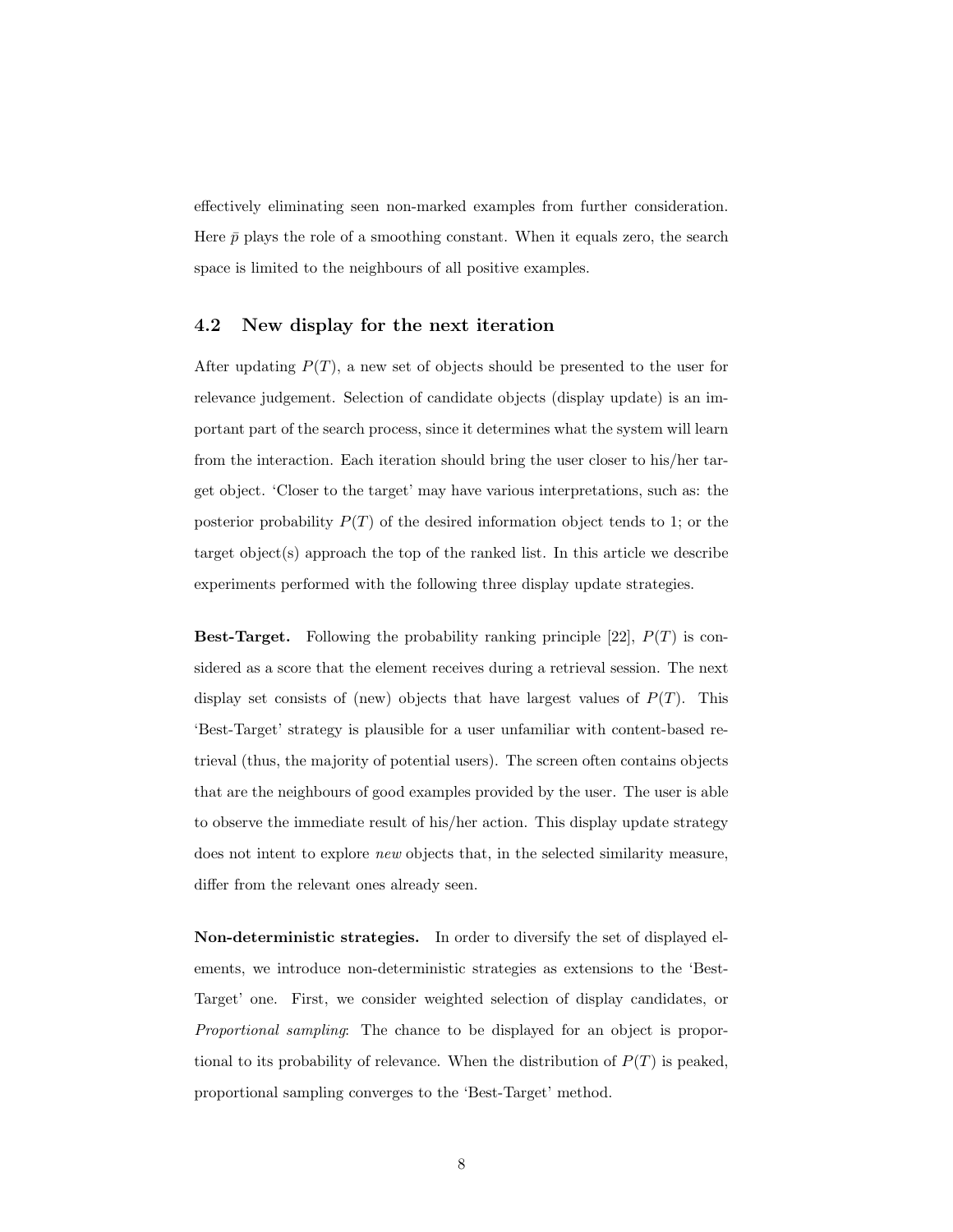Second, instead of selecting the candidates with the highest score, the Sampleof-Best strategy makes the selection among those objects of which the probability of relevance increased since several previous iterations. This includes mainly neighbours of the relevant examples. Occasionally, elements with low but consistently growing  $P(T)$  may be selected for display, giving the user a chance to see potentially relevant objects that may be very different from what he/she has already seen. Ideally, the number of elements of which  $P(T)$  increases should shrink on to the group of objects that satisfy the user's information need.

## 5 Learning from past retrieval sessions

As stated before, there may be more than one association matrix to be used in the retrieval process. As we later show in experiments, combination of information sources may result in a better retrieval quality. Still, it is more promising to improve the existing feature estimates stored in the index.

At the end of a successful retrieval session the system is in possession of the list of objects displayed to the user  $\{x_1, x_2, \ldots x_m\}$  and the corresponding relevance judgements  $\{\delta_{x_1}, \delta_{x_2}, \ldots \delta_{x_m}\}$ . This information can be used for improving the corresponding estimates of the probabilities  $P(\delta_{x_1}|T), P(\delta_{x_2}|T), \ldots P(\delta_{x_m}|T)$ .

The event of selecting  $x$  by the user as relevant/non-relevant should result in an improved estimate of the corresponding probability  $P(\delta_x|T)$ . To update the involved estimates, we use the maximum likelihood (ML) principle, which boils down to counting events. Let  $P(\delta_x|T)$  should be updated after observing one feedback action on  $x$  while seeking  $T$ . The following equation corresponds to frequency-based update for the case when  $\delta$  represents binary choice:

$$
P^{\text{new}}(\delta_x|T) = \frac{\kappa \cdot P^{\text{old}}(\delta_x|T) + i}{\kappa + 1}, \quad i = \begin{cases} 1 & \text{for positive feedback} \\ 0 & \text{otherwise} \end{cases} \tag{2}
$$

Here  $\kappa$  is the number of observations prior to the current retrieval session. In the beginning, when there are no observations, it denotes the weight of the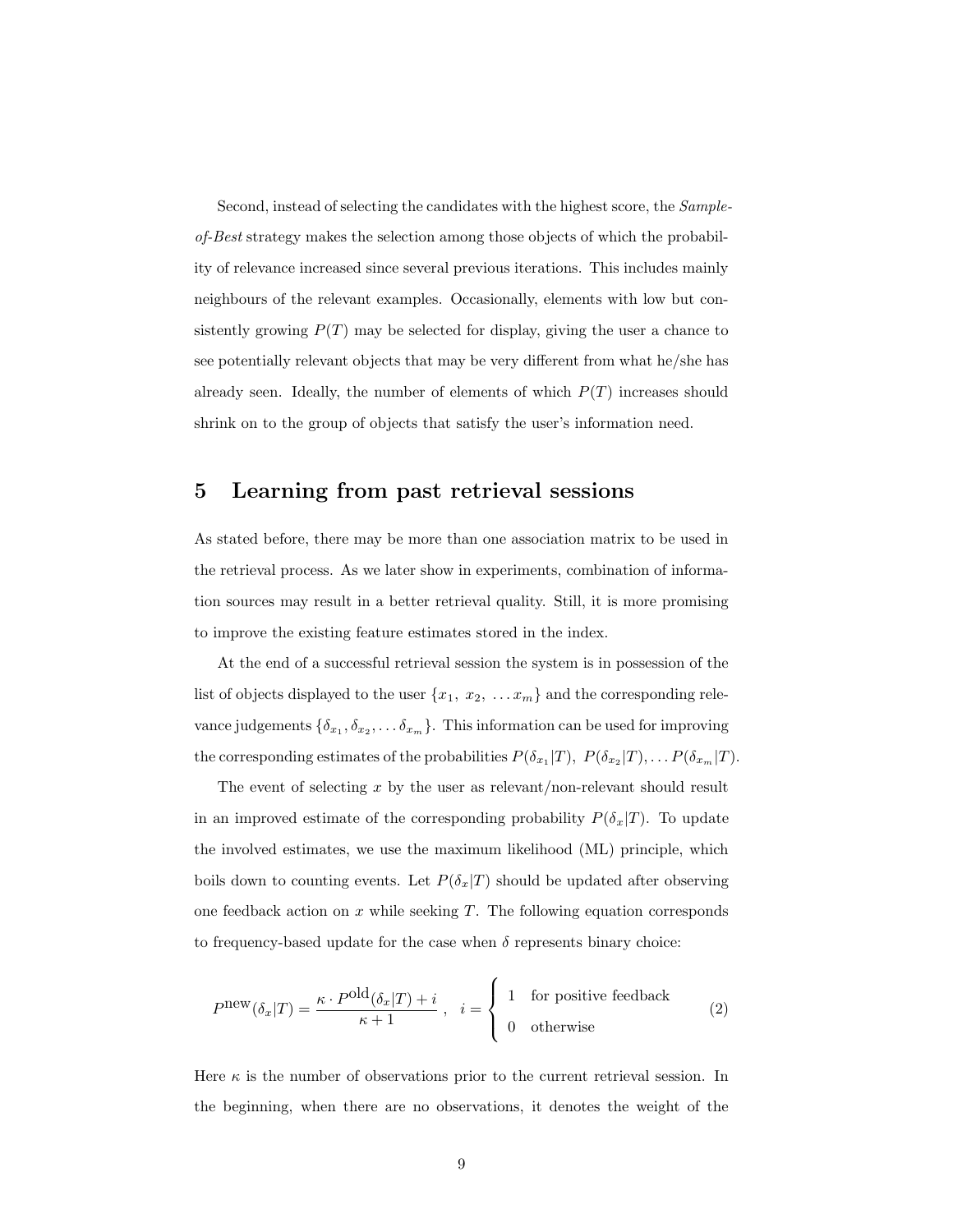feature-based estimate of  $P(\delta_x|T)$ . Every new observation adds a unit to the denominator, and in the case of positive judgement, a unit is also added to the numerator.

Such a method of updating estimates of  $P(\delta|T)$  enhances subsequent retrieval sessions. It requires an extensive interaction history, which can be achieved in, for instance, the World Wide Web environment where the number of potential users is large.

# 6 Related work

Maron and Kuhns in [18] talked about indexing of library documents with respect to the actions taken by the searcher. The set of possible user actions includes among others (a) providing index terms for an information request, including specification of fields of interest, and (b) marking a document relevant, given the indexing terms. They suggest that this index can be refined based on the judgements of searchers. We used this work as a source of inspiration adapting it to the case when objects in the collection are atomic elements that can serve as descriptions for other members of the collection.

For modelling the interaction between the user and the system, we adapted a Bayesian framework similar to that of the PicHunter retrieval system [3]. The image relevance is determined based on the judgements of the user and (a model for) conditional dependencies between the elements. There is a large body of work dedicated to learning from relevance feedback in content-based retrieval, by far not restricted by probabilistic models. The main learning objective is to separate the answers to the query from the rest of the collection. This can be achieved in many ways: e.g., through (variations of) feature space transformation [25, 15, 27, 24], or through partitioning the data set [17, 5, 31]. The Bayesian framework turns out very suitable for modelling learning from the interaction, as it accommodates both short-term and long-term learning capabilities.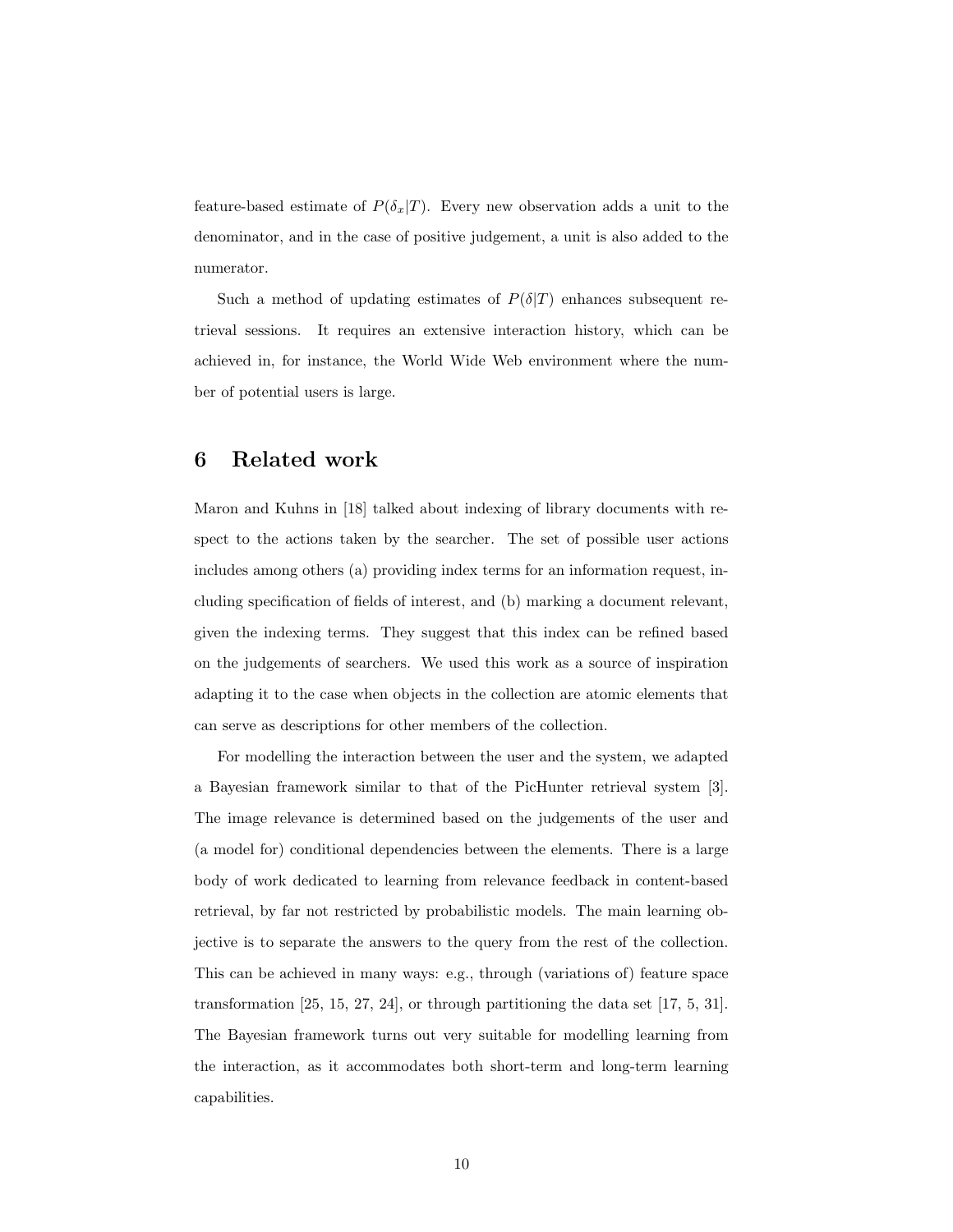When using a large collection, to achieve a near-real time system response, it is not unusual that as much data as possible is processed beforehand. For example, using pre-computed sets of nearest neighbours in (several) feature spaces has proved to speed up database performance during information search and browsing [6]. Strategies to combine relevance information from different sources are also studied in that work. We envision the proposed data organisation as a directed graph, but this is not unique. Stemming from a different paradigm, in [12] the collection of images is represented as a graph where images represent vertices connected to a small number of other vertices's. Those are determined as nearest neighbours in numerous weighted combinations of available feature spaces. The optimal weights in a given query context is determined by the positive examples selected by the user when browsing. By in advance quantifying the feature vectors into tree-structured self-organising maps [16], relevance for images is determined by their distance on the map to the user-judged examples. Later in time, the relevance judgements make up for a separate self-organising map that is used along the feature-based maps. In [13] it is proposed to represent images with a vector of relevance judgements collected from past retrieval sessions. By applying latent semantic indexing technique, a set of closely associated images is determined and used during retrieval. This very similar in spirit to our approach described here.

# 7 Experiments and evaluation

# 7.1 Video collection, data pre-processing and experiment setup

The experimental evaluation is performed in the framework of 2003 TREC Video retrieval evaluation workshop<sup>2</sup> [28]. The video materials are CNN, ABC and C-SPAN news programs recorded between 1998 and 2001. The videos are seg-

 $^2$ Some of the experiments performed with the collection of TREC Video-02 are presented in [2].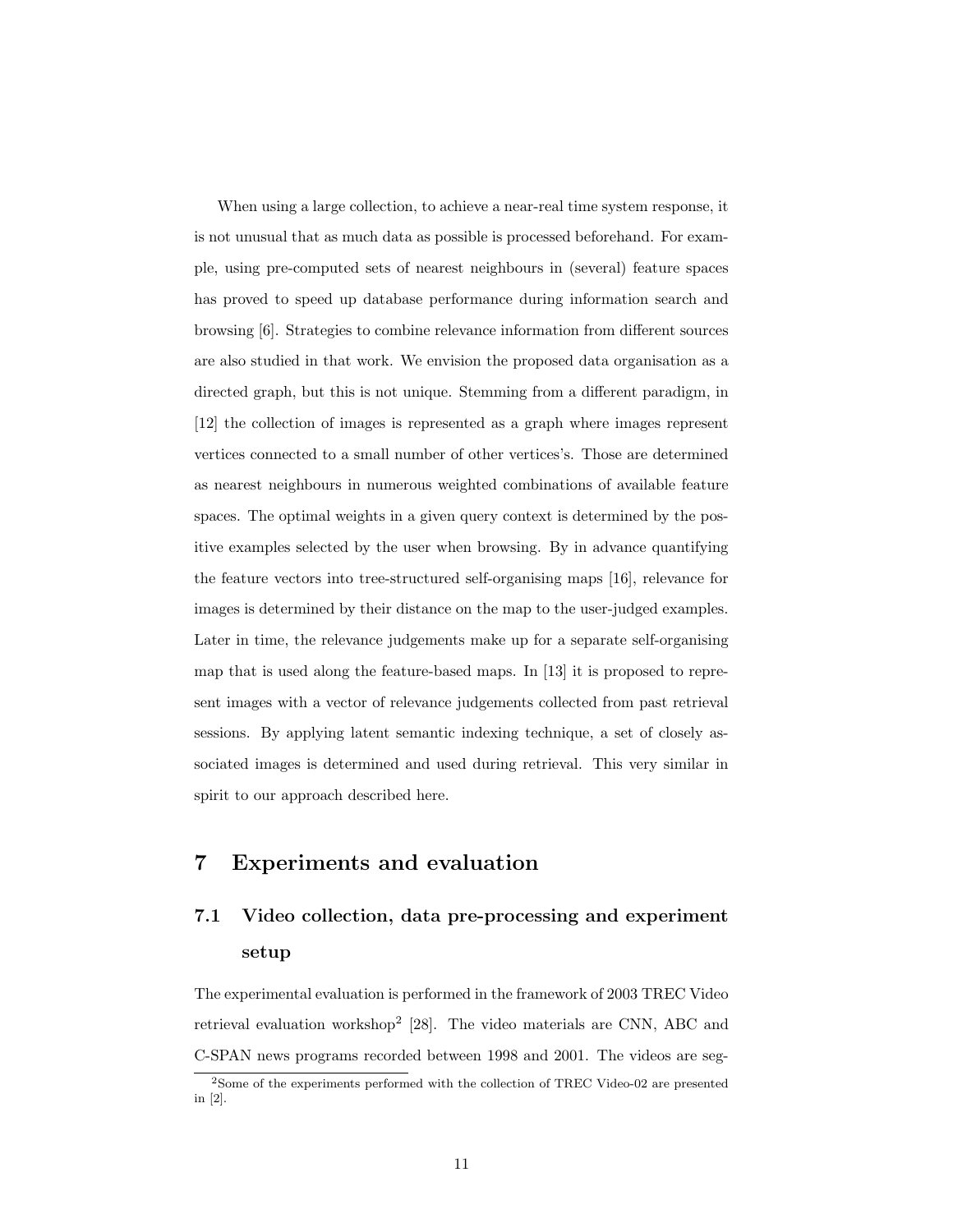mented into shots, and from each shot a representative key-frame is extracted. The key-frames and shot boundaries are part of the data set, as well as speech transcripts from a large-vocabulary automatic speech recognition system [10]. In total the test collection contains about 60 hours of recordings. Video shots represented by key-frames are the objects the system deals with. There are 24 search tasks, or topics, based on real user requests. Each search task consists of a short text description and, in most cases, few image and/or video examples of the user's information need. Experiments reported here are carried out with the following association matrices:

- 1.  $M<sup>t</sup>$ . Similarity between shots is computed using language models built on the text from the speech transcripts. The language model used in the experiments is described in [36].
- 2. Similarity between shots is based on their visual properties, namely:
	- (a)  $M^c$ . Weighted  $L_1$  distance on 3 colour moments (mean, variance and skewness) in Hue, Saturation, Value colour space of the whole image. Implemented according to [29].
	- (b)  $\mathbf{M}^{\text{b}}$  'Bag of blocks' likelihood as described in [37]. Similarity between two key-frames  $(g, f)$  is computed as likelihood that samples taken from  $g$  could serve as a model to explain  $f$ . A draw of 100 blocks of 8x8 pixels represents the key-frame.
- 3.  $M<sup>t+b</sup>$ . Run-time combination of the association matrices based on textual and visual features. The combined relevance score for an object is computed as sum of the scores it achieves when using each of the matrices. The combination uses the assumption that the distribution of text-based pair-wise similarities is independent of the visual-based one. By counting neighbours in each of the two matrices to combine, we find that this assumption cannot be rejected for the text-based association matrix  $M<sup>t</sup>$ with either of  $\mathbf{M}^{\mathbf{C}}$  and  $\mathbf{M}^{\mathbf{b}}$ .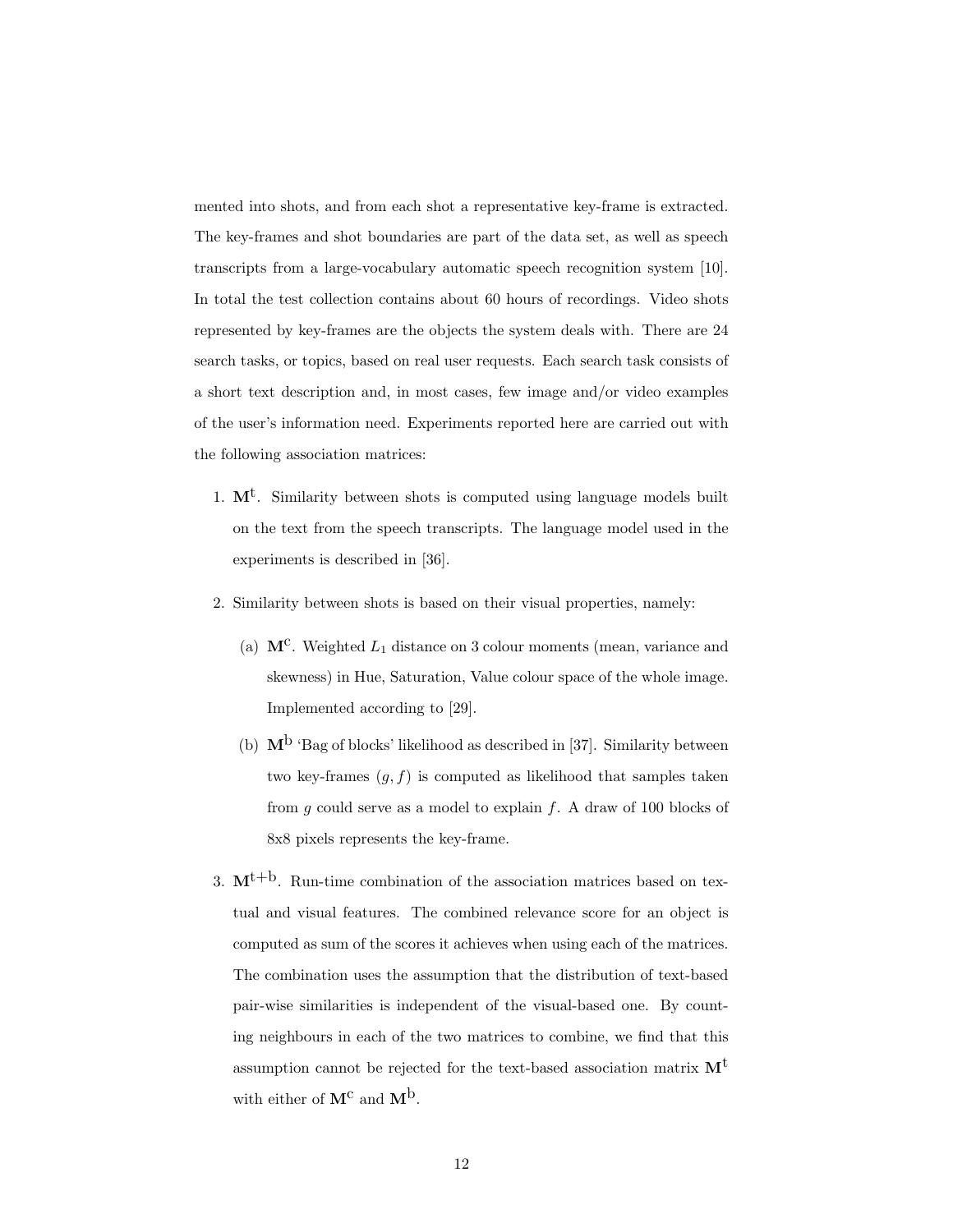The threshold  $(1-\alpha)$  is set such that on average 1.2–1.4% of possible values need to be stored. The value of  $\bar{p}$  is set to 0.10 for all experiments which appeares to be close to the optimum.

In addition to comparison within TREC evaluation framework, we implemented Rui's relevance feedback algorithm as described in [25]. The feature space is the one used for computation of  $M^C$ , that is, three colour moments for each of Hue, Saturation, Value channels and  $L_1$  norm as the distance measure. The vector components are normalised, as described in the paper, so that they have equal emphasis on the resulting similarity. The initial weights for the vector components are set uniform, to be consequently updated by the intra-weight update algorithm. A random draw of six key-frames<sup>3</sup> from the collection served as six image queries for each topic. The results in the graphs are averaged over these six queries.

We perform an empirical study on performance differences caused by the prior distribution of the probability of relevance. In order to provide for a number of experiments a better than arbitrary estimate of the prior probability, the text from search topics serves as a text query to match against the speech transcripts. Such a scenario is quite specific to video collections, where the speech is aligned with the image and can be seen as a surrogate annotation. In an un-annotated still image collection, a text query is of little use, as well as in the case when the text query has no match. For that situations the prior probability of relevance is determined by the image queries that we used in the Rui's setup.

A retrieval session starts with browsing a display set of 12 key-frames generated by the text or an image query. The key-frames are ranked by their probability of relevance. A standard TREC evaluation metric, mean average precision (MAP), is used as a measure of user's satisfaction (see [34, Appendix]). Wilcoxon signed rank test [20] determines whether the performance figures between two methods differ significantly.

<sup>&</sup>lt;sup>3</sup>The number of answers to the 24 topics varied from 6 to 665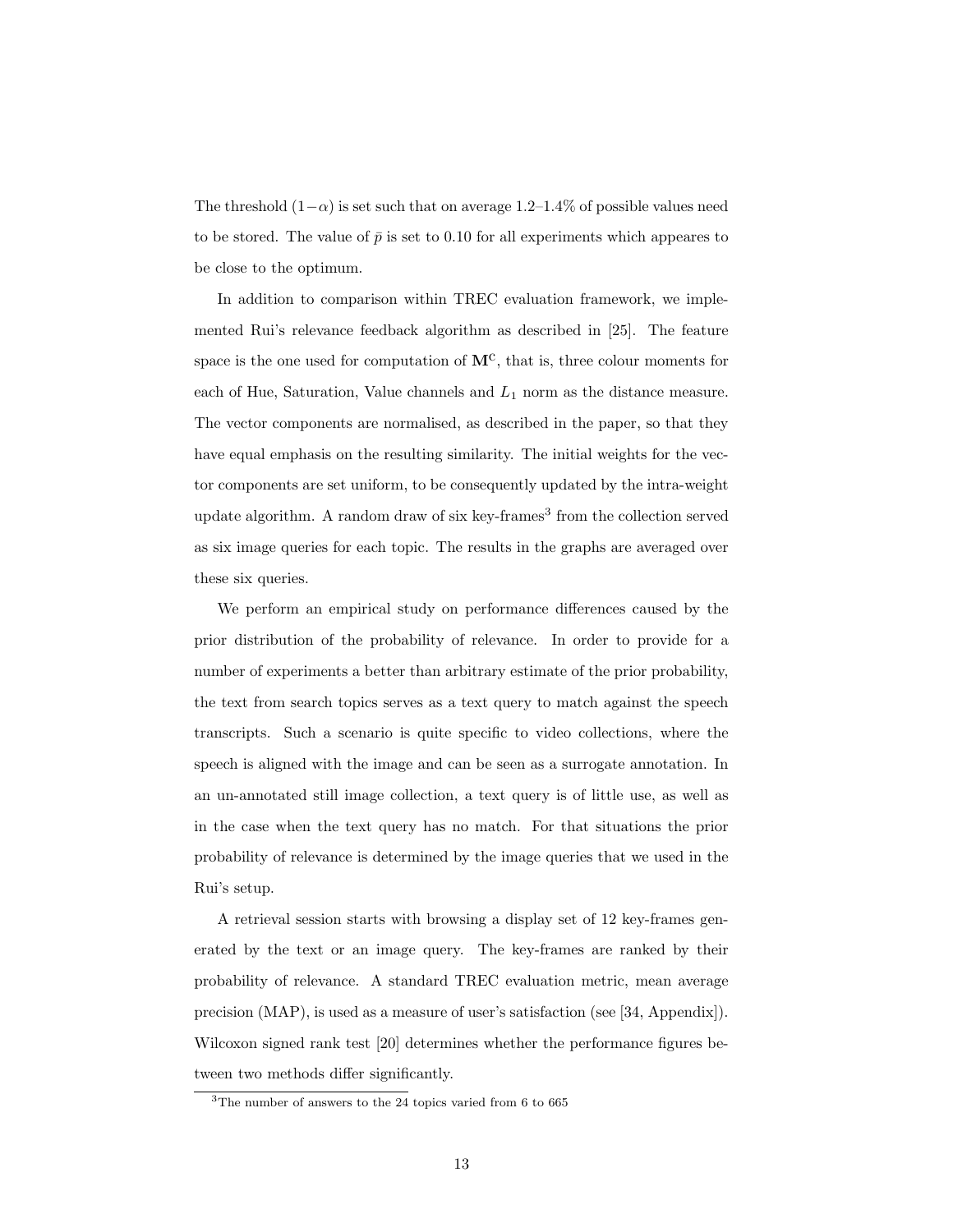### 7.2 Automated experiments

In the series of experiments referred to as 'automated', the user input is replaced with relevance judgements of the TREC assessors who play the role of a 'generic user'. The experiments are carried out on a subset of the collection selected such that half of the key-frames are relevant to at least one of the 24 topics. This yields a set of 4096 shots of the collection of 2003. In this way we could test the proposed probabilistic framework, and find the best setup to be used in the experiments with real users. A selection of automated experiments has been repeated on the whole 2003 TREC Video test data set containing about 32 000 key-frames. The results are consistent; note that mean average precision number is lower when all key-frames are used, due to the lower proportion of relevant shots.

### 7.2.1 Effect of truncation the association matrix

Mean average precision curves for  $M<sup>t</sup>$  are shown in Fig. 1. Two situations, when using one of the six images as a query, and when querying with words from the TREC topics descriptions, are shown. Keeping only significant  $P(\delta_x|T)$ leads to the increase of mean average precision compared to using all pairs of conditional probabilities, both with visual- and text-based matrices. This evidence confirms the choice of the  $\alpha$ -value to determine significant pair-wise similarities (Section 3).

Fig. 2 shows search progress with the colour moments-based visual feature. Clearly, learning the optimal weights for the vector components does not perform better than the learning within the Bayesian framework. It is interesting to note, that on average, the set of optimal weights found by the algotithm, emphasizes the same vector components that have larger weights in [29], which we used in the implementation. It is worth mentioning that the vector-based model cannot straightforward take advantage of a text query. Using a text feature vector is certainly possible, but the retrieval efficiency would be impaired by extremely high dimensionality of the text feature space. However, the main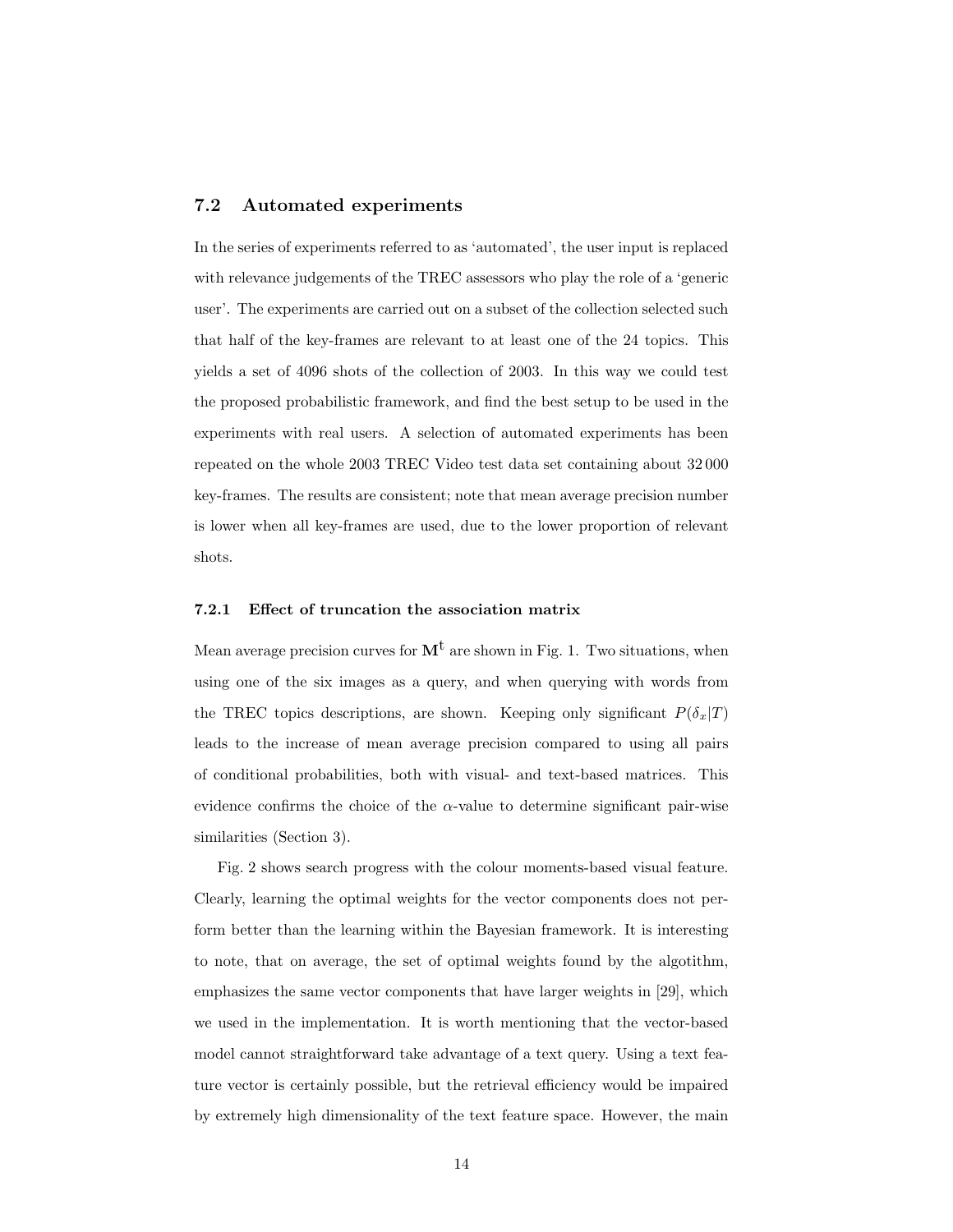

Figure 1: All pairs and truncated conditional probabilities for  $M<sup>t</sup>$ , using image queries (left) and the text query (right).

advantage of the proposed framework over vector space models is in its potential to use complex visual content representations, that do not necessarily fit into the vector space models.

### 7.2.2 Display update strategies.

The 'Best-Target' display update with an ad-hoc tuned value of  $\bar{p}$  offers great improvement over iterations, both with the text and visual queries. By making sure that the user does not see the same object twice, the danger of getting stuck in an isolated island of nearest neighbours.

Proportional sampling does not differ substantially from the 'Best-Target' strategy. When the probability of relevance distribution becomes peaked, so that few elements share most of the probability mass, the system tends to select the next display set among those few elements. Because they also occupy the top of the ranked list, the display turns out to be quite similar to that of the 'Best-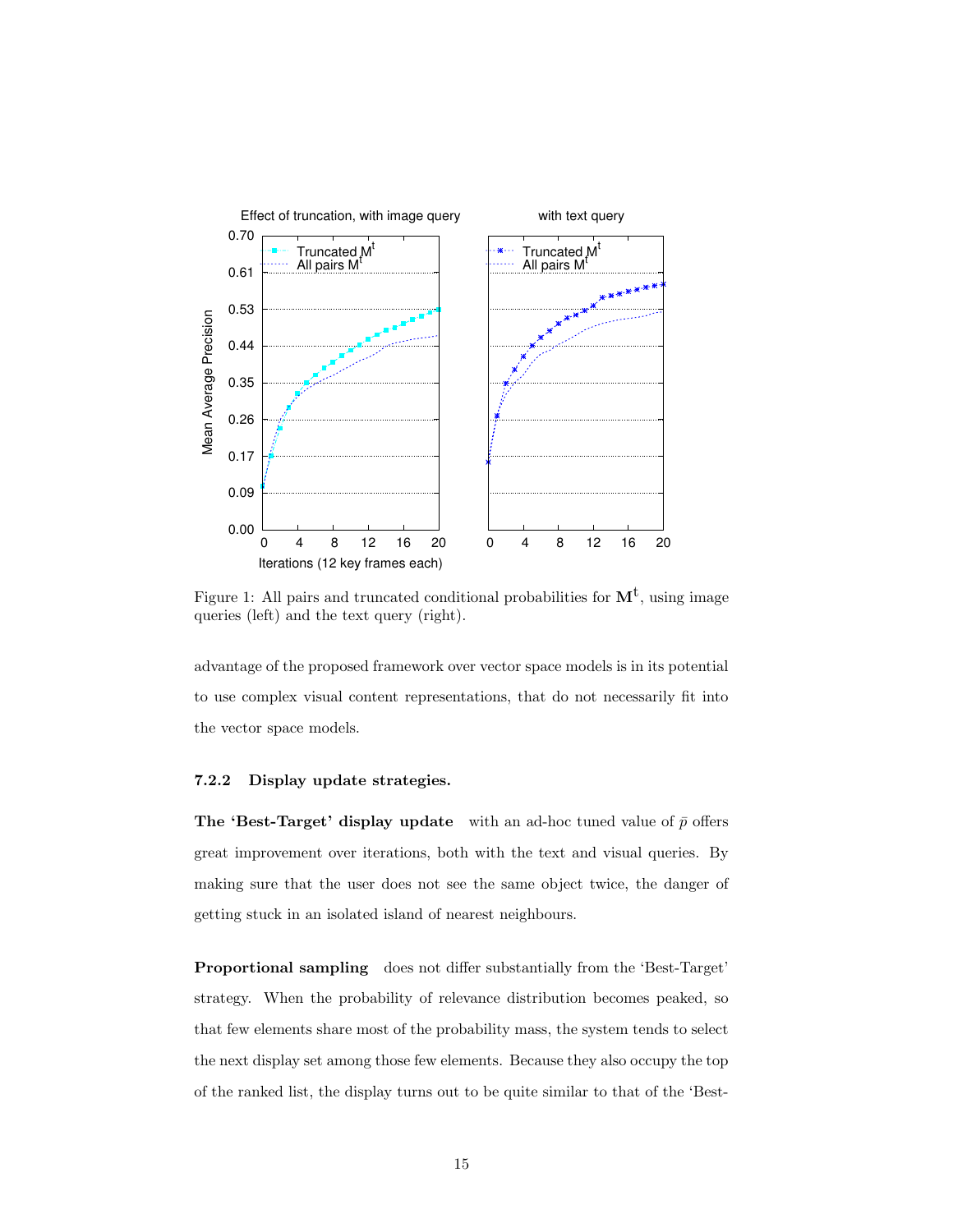

Figure 2: All pairs and truncated conditional probabilities using  $M^b$ , and Rui's relevance feedback model. Image queries used.

Figure 3: Display update strategies for  $M^b$  matrix, with the text query. Proportional sampling is not plotted.

Target' strategy (on average they share 68% of displayed objects when using text query, and 43% with image query). Consequently, there is no significant difference in mean average precision.

The 'Sample-of-Best' strategy in practice does not perform better than the deterministic 'Best-Target' method (see Fig. 3). This does not support the consideration that sampling among the promising candidates with increasing  $P(T)$  can potentially give a better collection representation.

#### 7.2.3 Combination of different modalities

Figure 4 shows mean average precision curves as a result of combining the scores from different matrices. From the graphs one can conclude that combining different sources of information improves the retrieval quality, in terms of mean average precision, by several percentage points. The combination of two ma-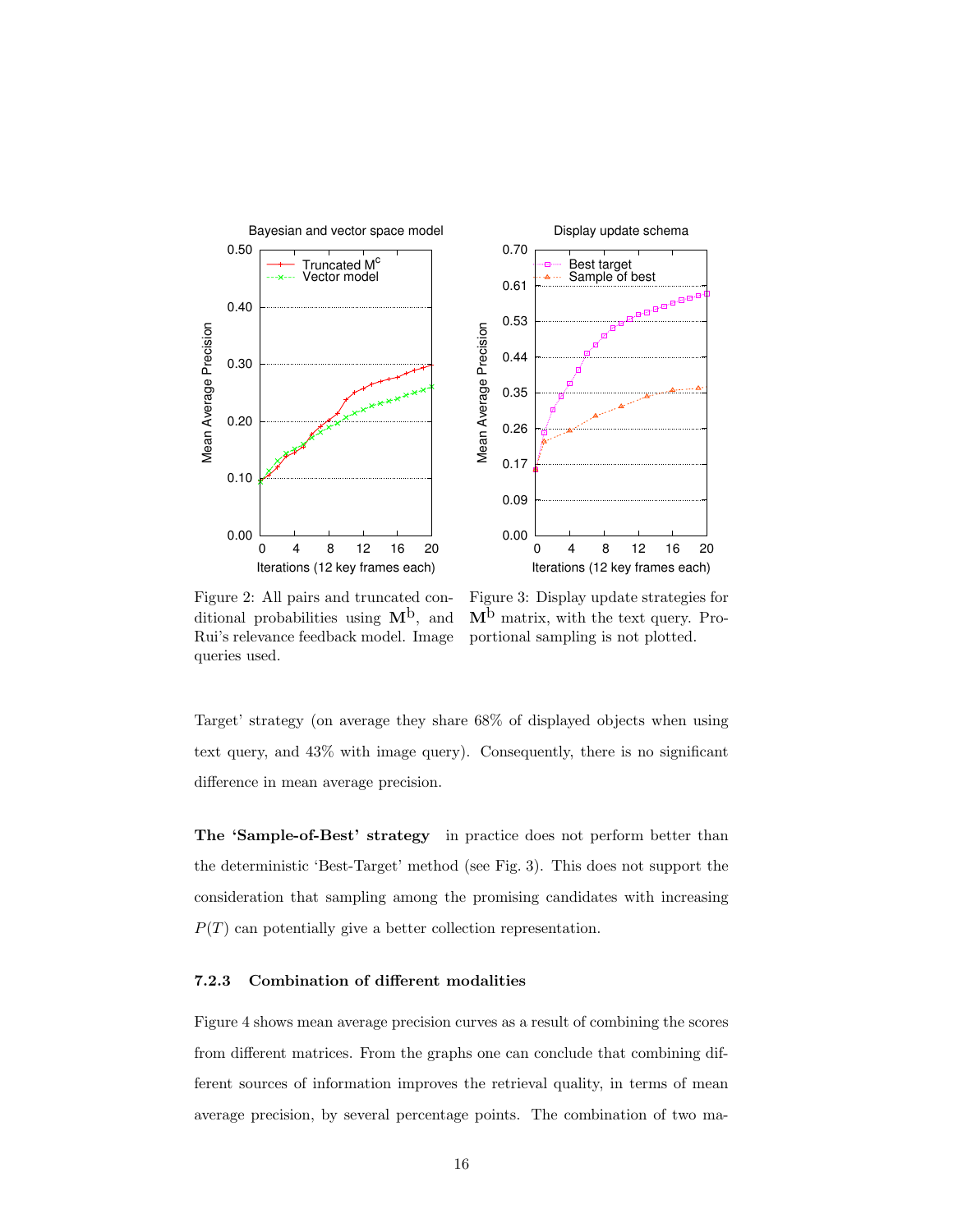trices both based on visual appearance of the key-frames, namely  $M^b$  and  $M^c$ , does not have such effect and at best results in mean average precision that not exceeding the one that performs better. This is an expected result, since the score based on the colour statistics does not bring in new information compared to the Bag-of-Blocks likelihood score, that already has the color information in it.



Figure 4: Combinations of different information sources, using image queries (left) and the text query (right).

### 7.3 Live experiments

In the live experiments, the search tasks have been performed on 2003 TREC Video collection by real users. All of them are students of University of Twente aged between 19 and 26. Each search task took at most 15 minutes. None of the users was familiar with the search system or was related to the development of it. A large proportion of the users' positive feedback turns out to be relevant according to the ground truth (see 'Agreement' in Table 1), thus the described automated experiments can indeed serve as an approximation to real life (see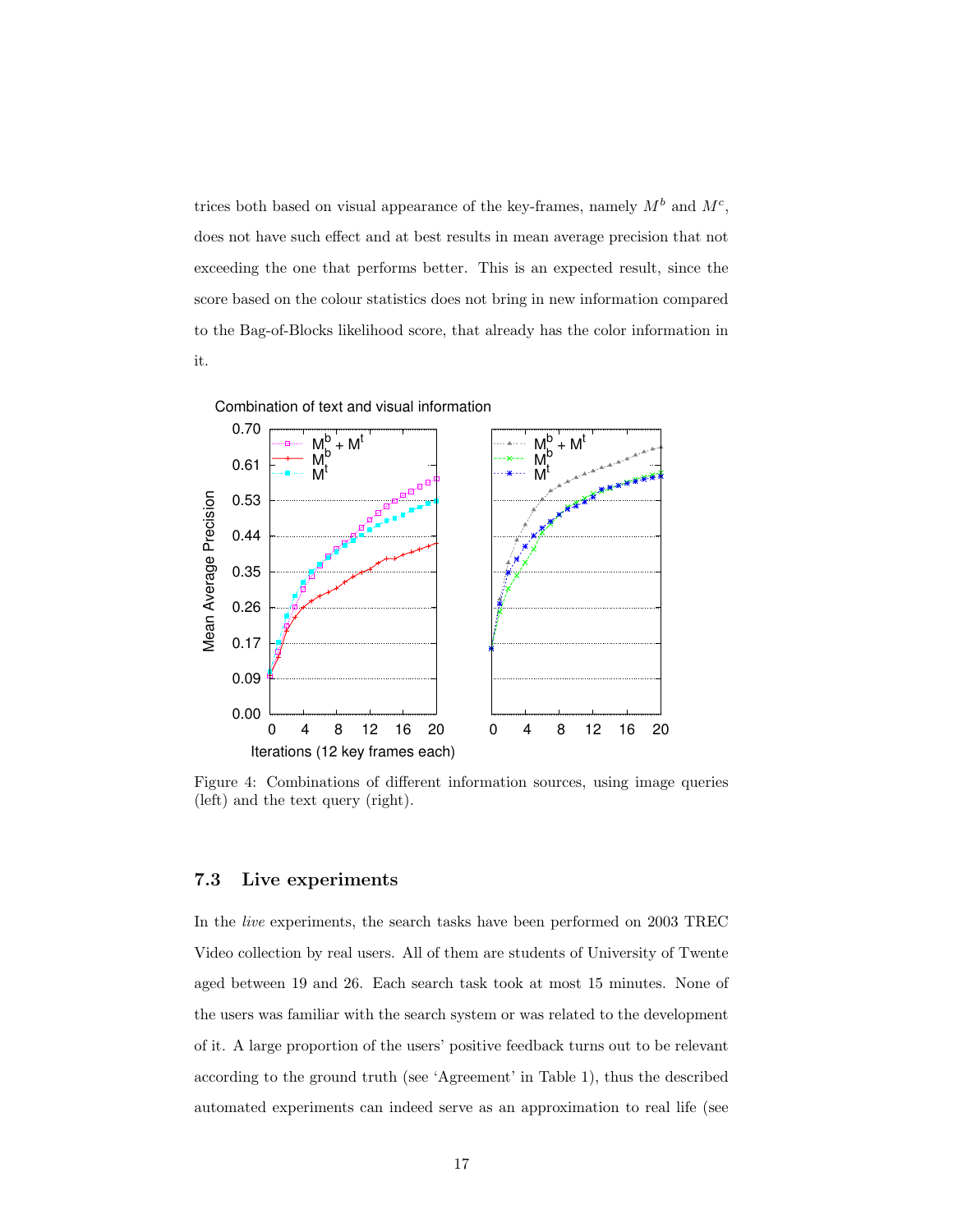[33] for an analysis of agreement between the TREC assessors).

The set-up for live search sessions is similar to the automated experiments, using 'Best-Target' display update strategy,  $M<sup>b</sup>$  as the access index. Words from the descriptions of search tasks served as the text query. The users retrieved key-frames (images), and not the corresponding videos. The resulting mean average precision at the end of the 'Best-Target' experiment is 0.245 (see Table 1), which is seventh best mean average precision for that year. For this run, 78% of the shots selected by the user were relevant according to TREC. At the same time, 48% of all relevant shots that have been displayed, were not marked as such. The users tend to miss some relevant key-frames from the display sets that contained many of those. Partially, the relevant items are missed due to the fact that the user observed still frames, and not the video shots themselves. Therefore the key-frames of thea relevant shots that do not show the required object or scene have not been marked as relevant. This isssue can be resolved by enabling video display in the interface.

In the other experiment that showed the user screens sampled uniformly (mean average precision 0.026), the proportion of missed shots is much lower  $(31\%)$ , as well as the agreement with TREC committee  $(55\%)$ . This is an indication that the users are inclined to mark a larger proportion of the displayed key-frames as relevant when little of those are on the screen, i.e. the independence assumption used in Equation (1) apparently does not hold.

| Table 1: TRECVID experiments with real users |       |           |         |  |
|----------------------------------------------|-------|-----------|---------|--|
| System type                                  | MAP   | Agreement | Missed  |  |
|                                              |       | with NIST | Relev.  |  |
| Best-Target                                  | 0.245 | 78.74\%   | 48.98%  |  |
| Uniform Sampling                             | 0.026 | 55.00%    | 31.25\% |  |

### 7.4 Learning from live experiments

We use the feedback data collected from six live retrieval sessions to conduct a preliminary experiment with training the association matrix from user feedback.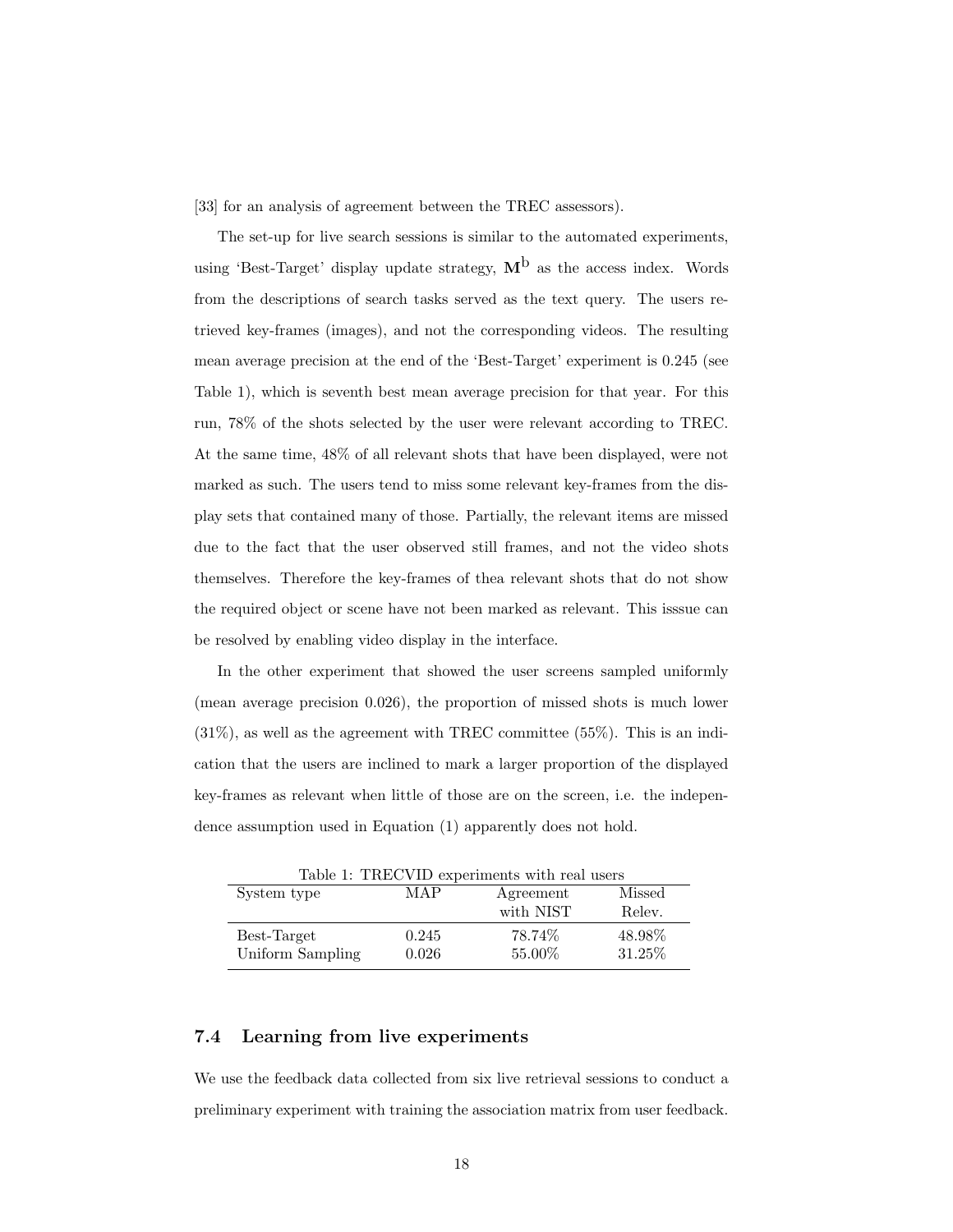To be able to use a controlled environment, these experiments are automated. However, the training data itself comes from real user sessions and contains user erroneous responses regarding the ground truth provided by TREC, mentioned in Section 7.3. The estimates of conditional probabilities for the key-frames that have been displayed to the users in the search sessions are updated using a ML method described in Section 5, Equation (2). The key-frames marked as relevant serve as 'targets' in the training. After the training, the automated experiment is repeated using the same set-up, but with the new, updated association matrix, in this case  $M^b$ . As shown in Fig. 5, mean average precision is substantially increased, and the improvement is statistically significant. The most increase in mean average precision is observed at the beginning of the search, so that the user sees the desired objects earlier. The difference in mean average precision is not only due to more favourable re-arrangement of the relevant shots.<sup>4</sup> In the experiments with the trained association matrix more relevant objects have been 'displayed' to the user (shown in the figure).



Figure 5: Automated experiments before and after training on real user feedback, using complete 2003 TREC Video test collection.

<sup>4</sup>Mean average precision is sensitive to having relevant shots on top of the ranked list.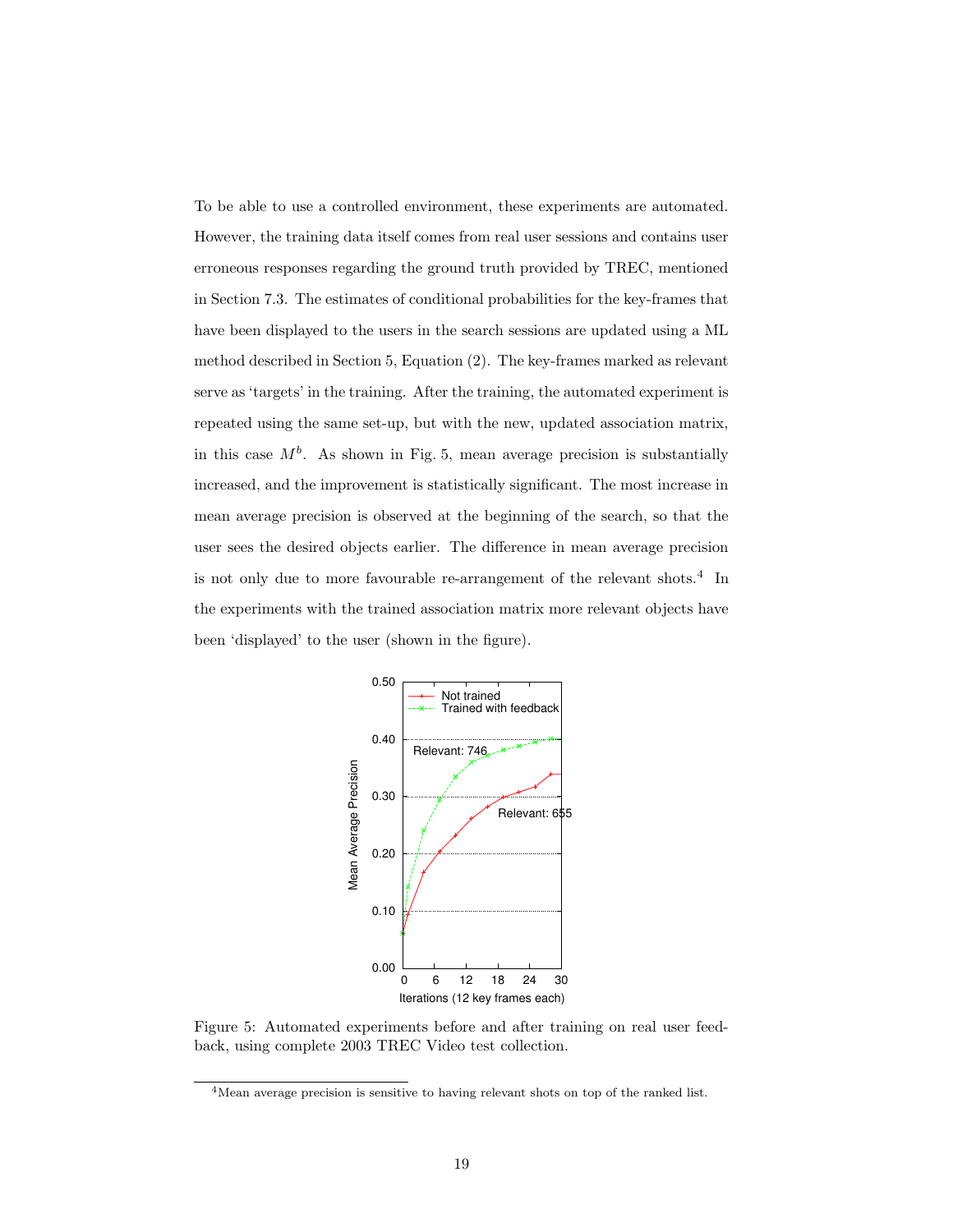# 8 Discussion and open questions

We found that the proposed image feature normalisation and smoothing by replacing similarities below a certain threshold with a constant, in the investigated visual-based and text-based feature spaces, results in higher mean average precision compared to the method that uses all pairwise similarity values. To perform the normalisation and truncation of the association matrix, we used statistics of a particular collection we wanted to search in. On a collection of video frames, our probabilistic model that uses colour moments for indexing, performs slightly better than a vector-space model using the same feature set, although we are aware of a limited nature of this comparison. The advantage of the proposed framework is that it can deploy any available technique of image understanding, to create an initial association matrix.

Truncation of the matrix enables efficient combination of different similarity measures, such as visual information from key-frames and transcripts of the speech occurring in video shots. Combination of independent sources of information has positive effect on the retrieval. We used equal weights when adding up the scores, but there should possibly be better weighting schemes—this needs to be investigated.

So far we did not observe any improvement when attempting to efficiently diversify the set of displayed objects as compared to common strategy of showing the most relevant candidates. Although, from the point of view of optimal learning, the 'Best-Target' is not the best choice, it is hard to compete with when real life data is used in the collection.

Keeping only the significant values allows an interactive retrieval system to ensure fast response time, which is a necessary condition for an interactive retrieval system. This in turn will provide vast amount of training data. Learning from the history of relevance judgements in retrieval sessions with the real users substantially improves the successive searches. The improvement is observed not only due to higher ranking of the previous positive examples, but also due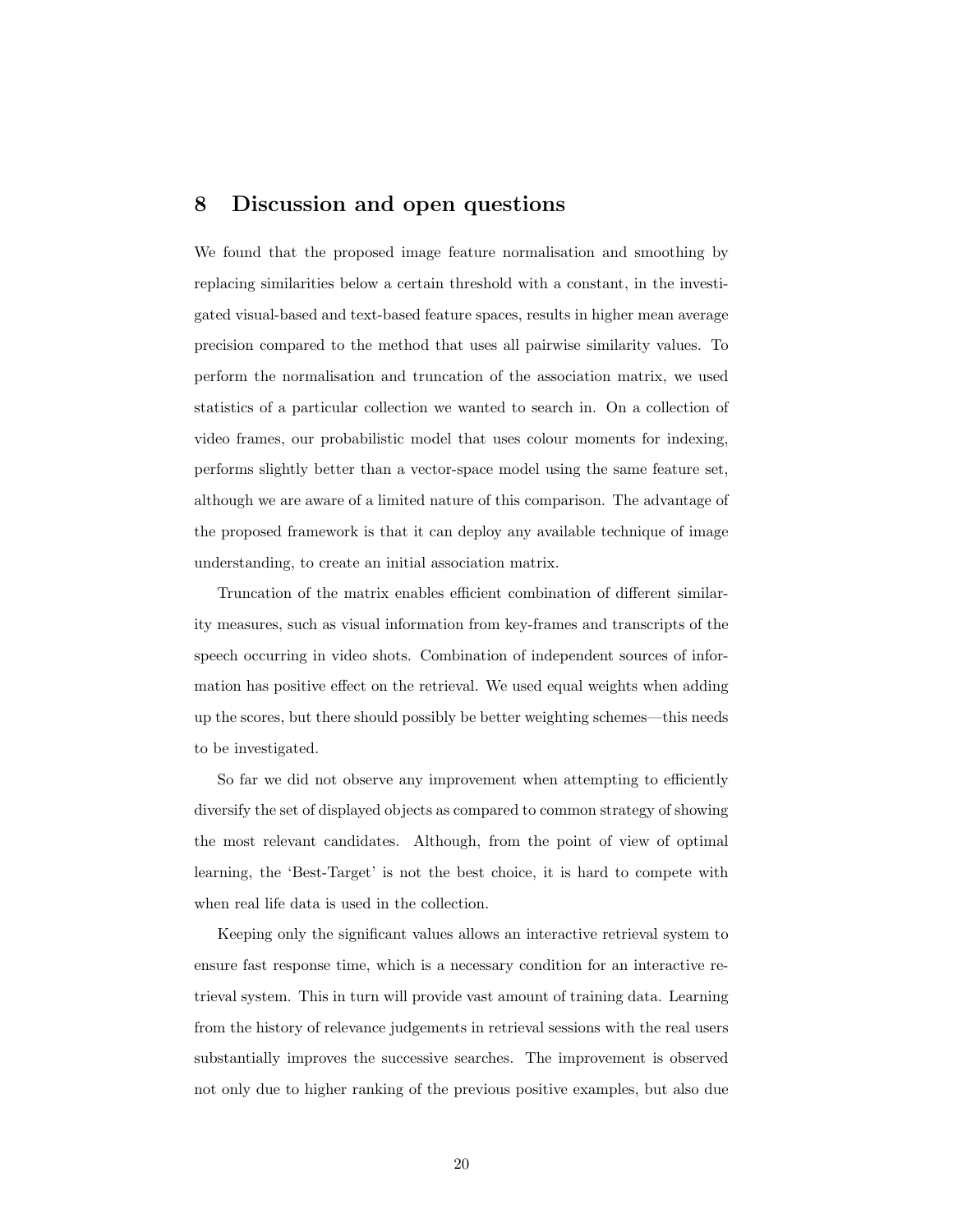to a larger number of relevant key-frames that are displayed to the user. More advanced learning techniques are needed to update the conditional probability estimates between the unseen objects.

# Acknowledgement

The authors would like to thank Thijs Westerveld of CWI Amsterdam for providing BoB likelihood scores for this collection.

# References

- [1] S. Aksoy and R. M. Haralick. Feature normalization and likelihood-based similarity measures for image retrieval. Pattern Recognition Letters, 22(5): 563–582, 2001.
- [2] L. Boldareva and D. Hiemstra. Interactive content-based retrieval using pre-computed object-object similarities. In Proceedings International Conference on Image and Video Retrieval, CIVR, pages 308–316, Dublin, Ireland, July 2004.
- [3] I. J. Cox, M. L. Miller, T. P. Minka, T. V. Papathomas, and P. N. Yianilos. The bayesian image retrieval system, PicHunter: Theory, implementation, and psychophysical experiments. IEEE Tran. On Image Processing, 9(1): 20–37, 2000.
- [4] A. P. de Vries, N. Mamoulis, N. Nes, and M. L. Kersten. Efficient k-NN search on vertically decomposed data. In ACM SIGMOD International Conference on Management of Data, Madison, WI, USA, June 2002.
- [5] Harris Drucker, Behzad Shahrary, and David C. Gibbon. Relevance feedback using support vector machines. In Proc. 18th International Conference on Machine Learning, pages 122–129. Morgan Kaufmann, San Francisco, CA, 2001.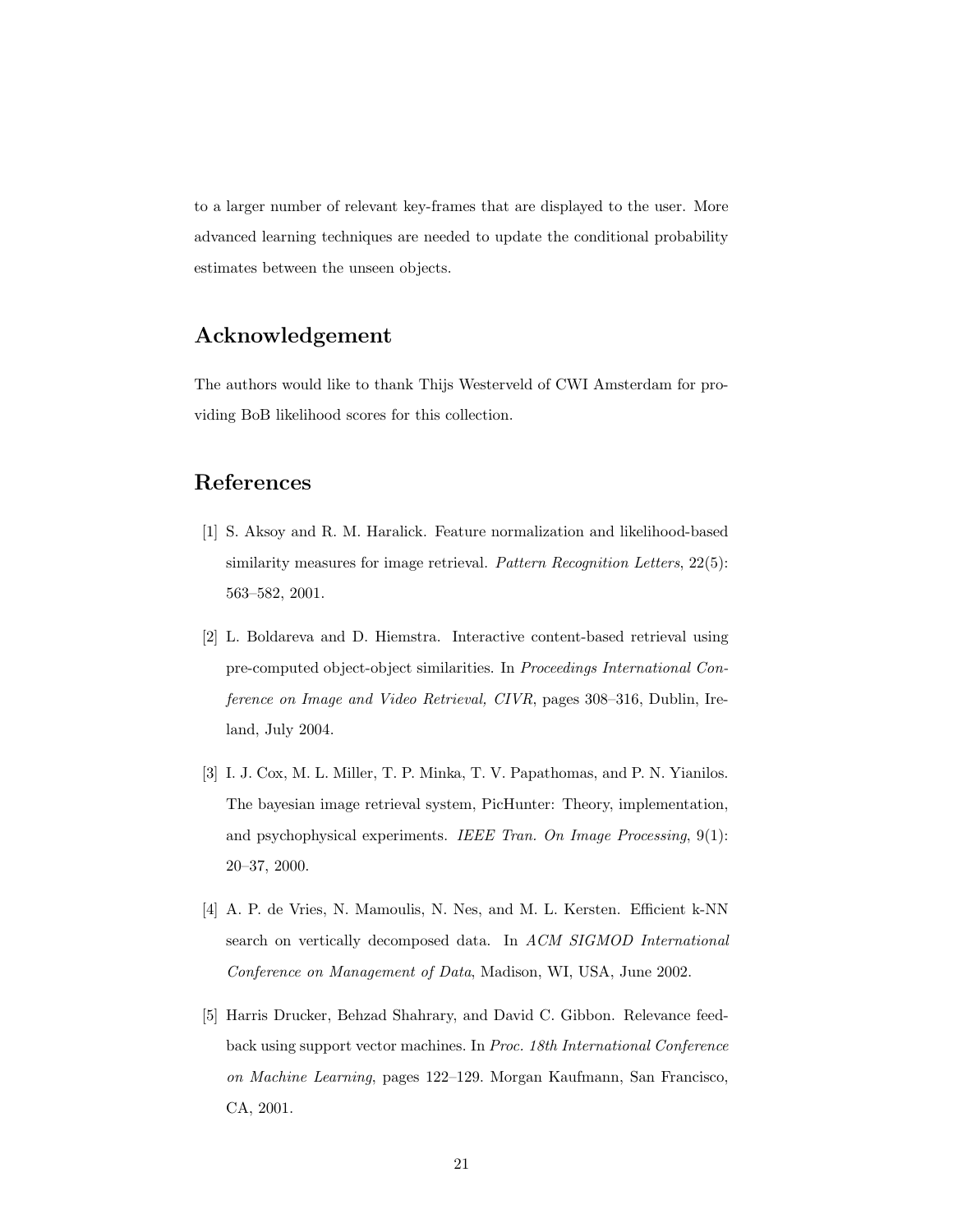- [6] R. Fagin. Combining fuzzy information from multiple systems. Journal of Computer and System Sciences, 58:83–99, 1999.
- [7] C. Faloutsos. Searching Multimedia Databases By Content. Kluwer Academic Publishers, Boston, USA, 1996.
- [8] C. Faloutsos and K.-I. Lin. FastMap: A fast algorithm for indexing, data-mining and visualization of traditional and multimedia datasets. In Michael J. Carey and Donovan A. Schneider, editors, Proc. of the 1995 ACM SIGMOD International Conference on Management of Data, pages 163–174. ACM Press, 1995.
- [9] M. Flickner, H. Sawhney, W. Niblack, and J. Ashley. Query by image and video content: the QBIC system. IEEE Computer, 28(9):310–15, 1995.
- [10] J. L. Gauvain, L. Lamel, and G. Adda. The LIMSI broadcast news transcription system. Speech Communication, 37(1-2):89–108, 2002.
- [11] V. N. Gudivada and V. V. Raghavan. Design and evaluation of algorithms for image retrieval by spatial similarity. ACM Transactions on Information Systems, 13(2):115–144, 1995.
- [12] Daniel Heesch and Stefan M. Rüger.  $NN<sup>k</sup>$  networks for content-based image retrieval. In Sharon McDonald and John Tait, editors, 26th European Conference on IR Research, ECIR 2004, volume 2997 of Lecture Notes in Computer Science, pages 253–266, Sunderland, UK, April 2004. Springer. ISBN 3-540-21382-1.
- [13] D. R. Heisterkamp. Building a latent semantic index of an image database from patterns of relevance feedback. In Proceedings of 16th International Conference on Pattern Recognition (ICPR 2002), volume 4, pages 134–145, Quebec,Canada, 2002.
- [14] D. Hiemstra. Using language models for information retrieval. PhD thesis,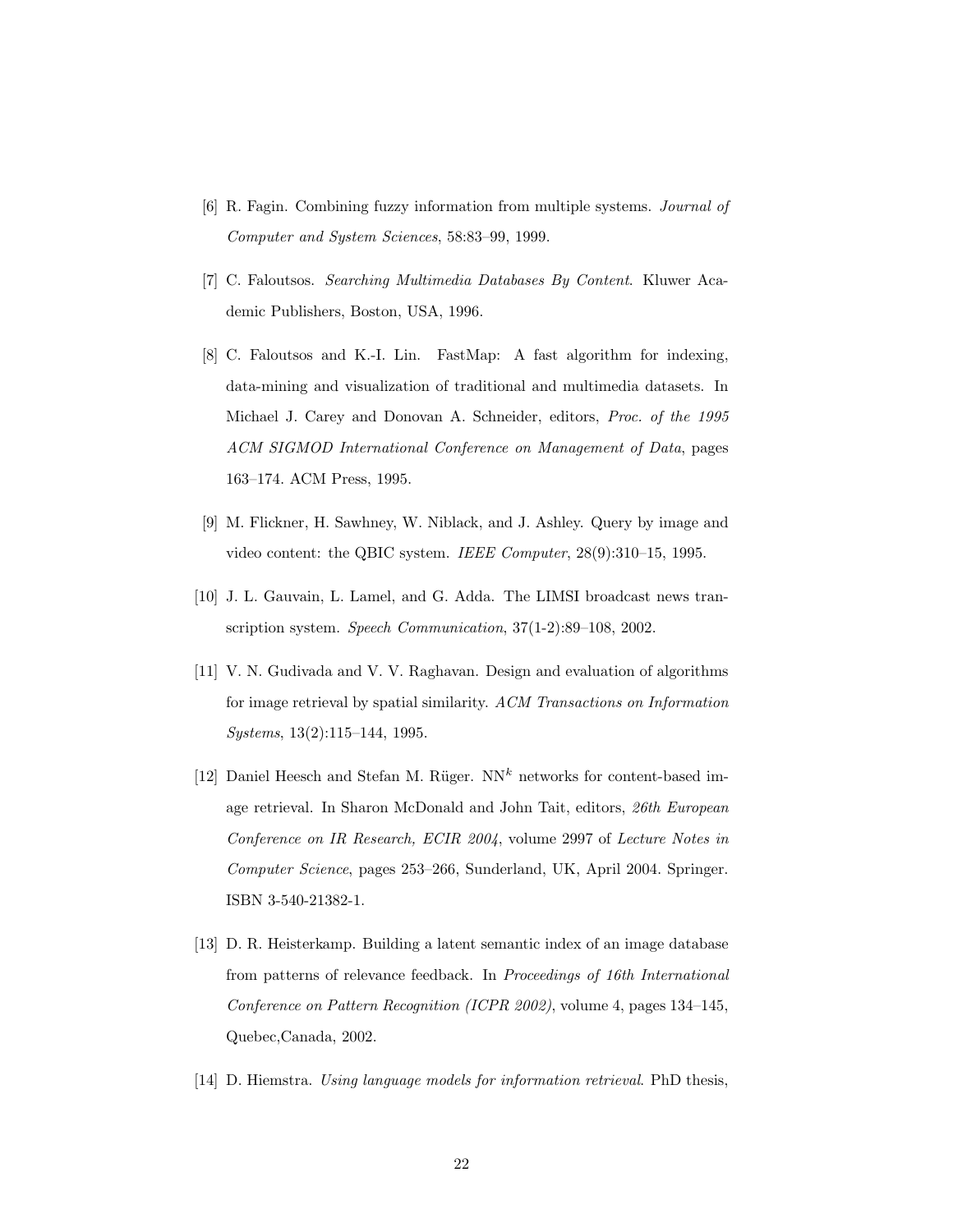Centre for Telematics and Information Technology, University of Twente, 2001.

- [15] Y. Ishikawa, R. Subramanya, and C. Faloutsos. MindReader: Querying databases through multiple examples. In Proc. 24th Int. Conference Very Large Data Bases, VLDB, pages 218–227, 1998.
- [16] J. Laaksonen, M. Koskela, S. Laakso, and E. Oja. Self-organizing maps as a relevance feedback technique in contentbased image retrieval. Pattern Analysis and Applications, 4(2-3):140–152, 2001.
- [17] S. MacArthur, C. Brodley, and C. Shyu. Relevance feedback decision trees in content-based image retrieval. In Proc. of IEEE Workshop on Contentbased Access of Image and Video Libraries (CBAIVL'00), South Carolina, 2000.
- [18] M. E. Maron and J. L. Kuhns. On relevance, probabilistic indexing and information retrieval. Journal of the Association for Computing Machinery, 7:216–244, 1960.
- [19] H. Müller, W. Müller, S. Marchand-Maillet, T. Pun, and et al. Strategies for positive and negative relevance feedback in image retrieval. In Proc. of International Conference on Pattern Recognition, Barselona, Spain, Sept 2000.
- [20] L. Ott. An introduction to statistical methods and data analysis. Boston : PWS-KENT, 3 edition, 1988.
- [21] A. Pentland, R. Picard, and S. Sclaroff. Photobook: Content-based manipulation of image databases. International Journal of Computer Vision, 18(3):233–254, Feb 1996.
- [22] S. E. Robertson. The probability ranking principle in IR. Journal of Documentation, 33(4):294–304, 1977.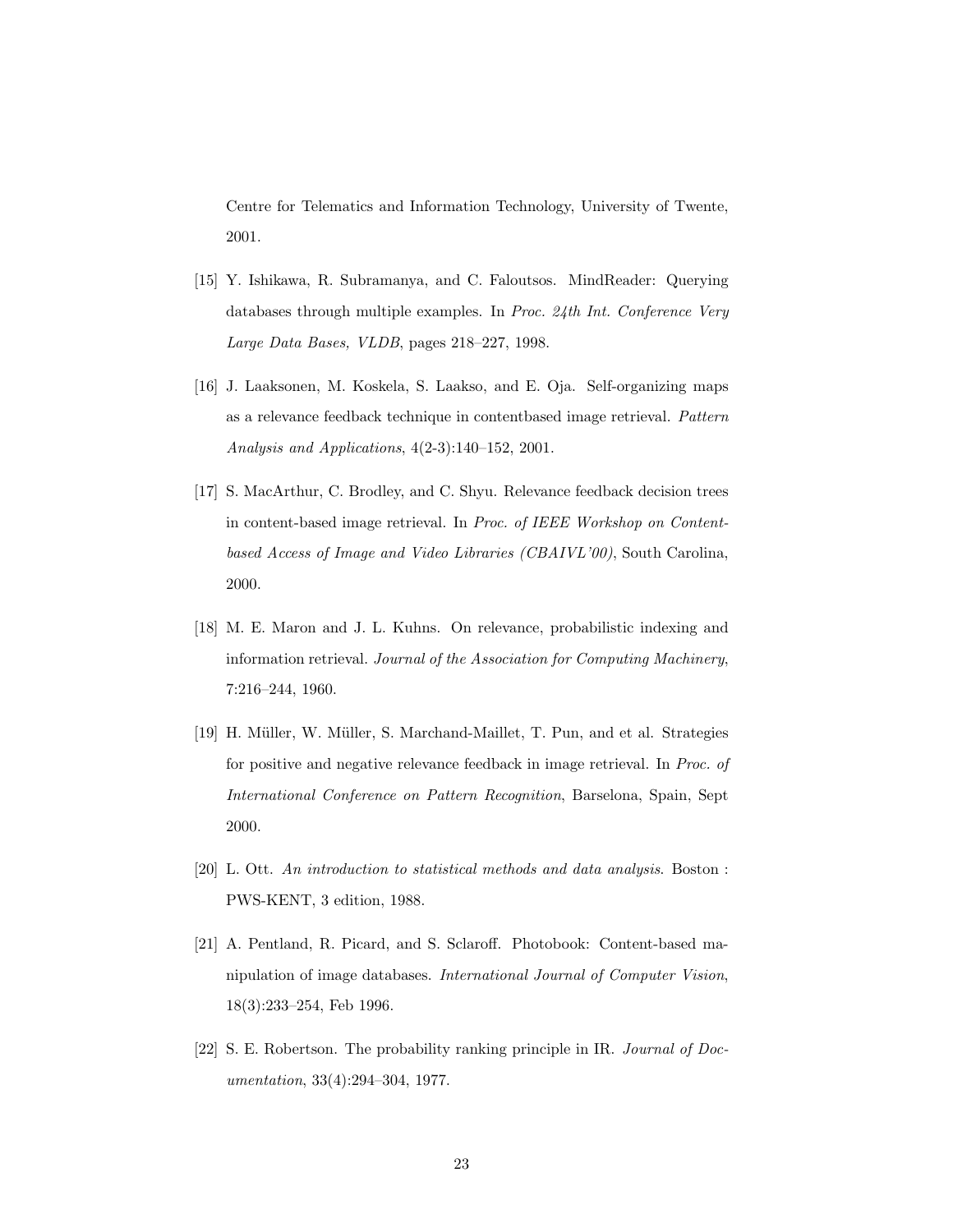- [23] J. J. Rocchio. Relevance feedback in information retrieval. In G. Salton, editor, The Smart Retrieval System: Experiments in Automatic Document Processing, pages 313–323. Prentice Hall, 1971.
- [24] Y. Rui and T. Huang. Optimizing learning in image retrieval. In Proceeding of IEEE int. Conference On Computer Vision and Pattern Recognition, June 2000.
- [25] Y. Rui, T. Huang, S. Mehrotra, and M. Ortega. A relevance feedback architecture in content-based multimedia information retrieval systems. In Proc. of IEEE Workshop on Content-based Access of Image and Video Libraries, in conjunction with IEEE CVPR, 1997.
- [26] Ian Ruthven and Mounia Lalmas. A survey on the use of relevance feedback for information access systems. Knowledge Engineering Review, 18(2):95– 145, 2003.
- [27] Simone Santini and Ramesh Jain. Integrated browsing and querying for image databases. IEEE MultiMedia, 7(3):26–39, 2000.
- [28] A. Smeaton, W. Kraaij, and P. Over. TRECVID 2003 an introduction. In Text Retrieval Conference TRECVID Workshop. National Institute of Standards and Technology, Nov 2003. URL http://www-nlpir.nist.gov/projects/tv2003/tv2003.html.
- [29] M. A. Stricker and M. Orengo. Similarity of color images. In Storage and Retrieval for Image and Video Databases (SPIE), pages 381–392, San Diego/La Jolla, California, USA, February 1995.
- [30] H. Tamura, S. Mori, and T. Yamawaki. Texture features corresponding to visual perception. IEEE Trans. on Systems, Man, and Cybernetics, 6(8): 460–473, 1978.
- [31] Simon Tong and Edward Chang. Support vector machine active learning for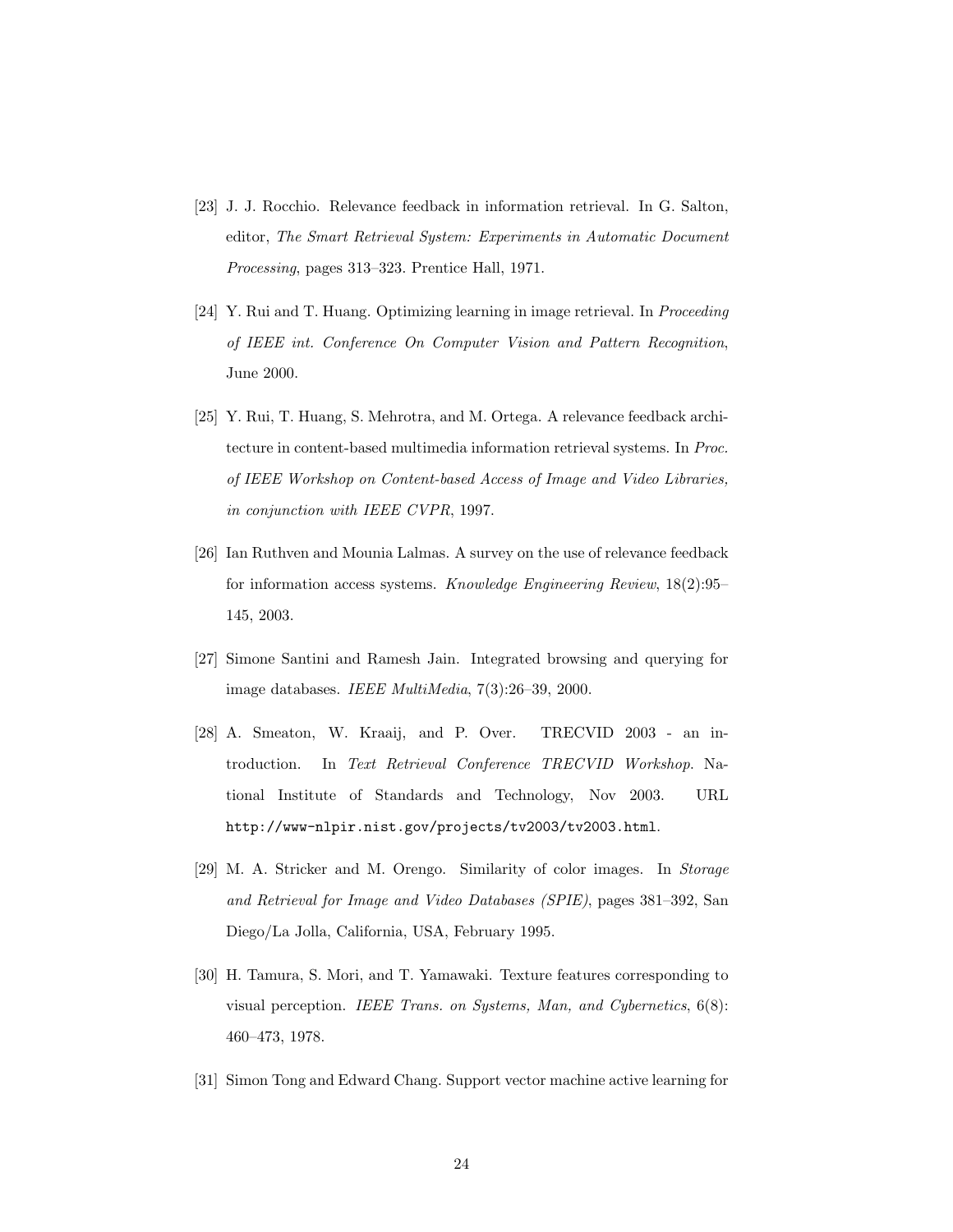image retrieval. In Proceedings of the ninth ACM international conference on Multimedia, pages 107–118. ACM Press, 2001. ISBN 1-58113-394-4.

- [32] N. M. Vasconcelos. Bayesian Models for Visual Information Retrieval. PhD thesis, Massachusetts Institute of Technology, 2000.
- [33] Ellen M. Voorhees. Variations in relevance judgments and the measurement of retrieval effectiveness. Information Processing Management, 36(5):697– 716, 2000.
- [34] E.M. Voorhees and D.K. Harman, editors. The Tenth Text Retrieval Conference (TREC-2001), Gaithersburg, MD, USA, Nov 2002. Department of Commerce, National Institute of Standards and Technology.
- [35] Roger Weber, Hans-Jörg Schek, and Stephen Blott. A quantitative analysis and performance study for similarity-search methods in high-dimensional spaces. In Proc. of the 24rd International Conference on Very Large Data Bases, pages 194–205. Morgan Kaufmann Publishers Inc., 1998. ISBN 1- 55860-566-5.
- [36] T. Westerveld, A.P. de Vries, A.R. van Ballegooij, F.M.G. de Jong, and D. Hiemstra. A probabilistic multimedia retrieval model and its evaluation. EURASIP Journal on Applied Signal Processing, special issue on Unstructured Information Management from Multimedia Data Sources, pages 186–198, February 2003. URL http://www.cwi.nl/ arjen/pub/EJASP-preprint.pdf.
- [37] T. Westerveld, T. Ianeva, L. Boldareva, A.P. de Vries, and D. Hiemstra. Combining information sources for video retrieval. In Text Retrieval Conference TRECVID Workshop. National Institute of Standards and Technology, Nov 2003. URL http://www-nlpir.nist.gov/projects/tv2003/tv2003.html.